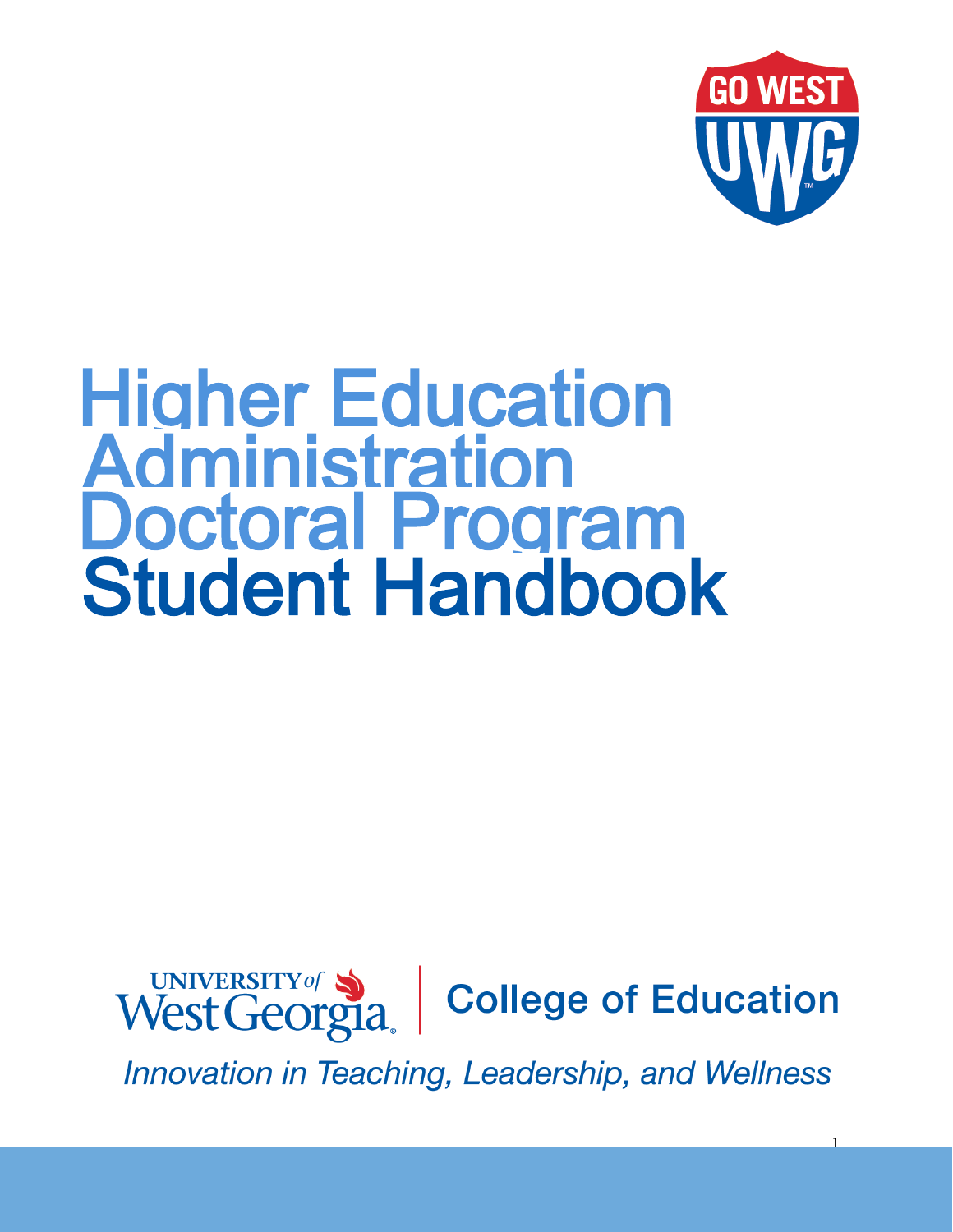| <b>Student Responsibility</b>                                                            | $\overline{4}$ |
|------------------------------------------------------------------------------------------|----------------|
| Introduction and Welcome                                                                 | 5              |
| Overview of the Department                                                               | 6              |
| Vision and Mission Statements                                                            | 7              |
| Counseling, Higher Education, and Speech Language Pathology Vision and Mission Statement |                |
|                                                                                          | 7              |
| <b>Vision Statement</b>                                                                  | 7              |
| <b>Mission Statement</b>                                                                 | 7              |
| Higher Education Administration Vision and Mission Statement                             | 7              |
| <b>Vision Statement:</b>                                                                 | 7              |
| <b>Mission Statement:</b>                                                                | 7              |
| Goals and Objectives                                                                     | 7              |
| Program Information                                                                      | 9              |
| Degree Programs                                                                          | 9              |
| <b>Core Student Learning Outcomes</b>                                                    | 9              |
| Advising of Doctoral Students                                                            | 9              |
| Dissertation Chair vs. Advisor vs Program Director                                       | 10             |
| The Doctoral Program Director                                                            | 10             |
| The Dissertation                                                                         | 11             |
| <b>Dissertation Chair</b>                                                                | 11             |
| Committee                                                                                | 11             |
| <b>Enrolling for Dissertation Credit</b>                                                 | 11             |
| <b>Dissertation Courses</b>                                                              | 12             |
| <b>Dissertation Proposal Defense</b>                                                     | 12             |
| <b>Dissertation Defense</b>                                                              | 12             |
| Submitting the Dissertation                                                              | 13             |
| <b>Format Review</b>                                                                     | 13             |
| <b>Transfer Credits</b>                                                                  | 13             |
| Plan of Study                                                                            | 13             |
| Course Syllabi                                                                           | 13             |
| Program Evaluation and Student Evaluation                                                | 15             |
| Assessment of Student Learning Outcomes:                                                 | 15             |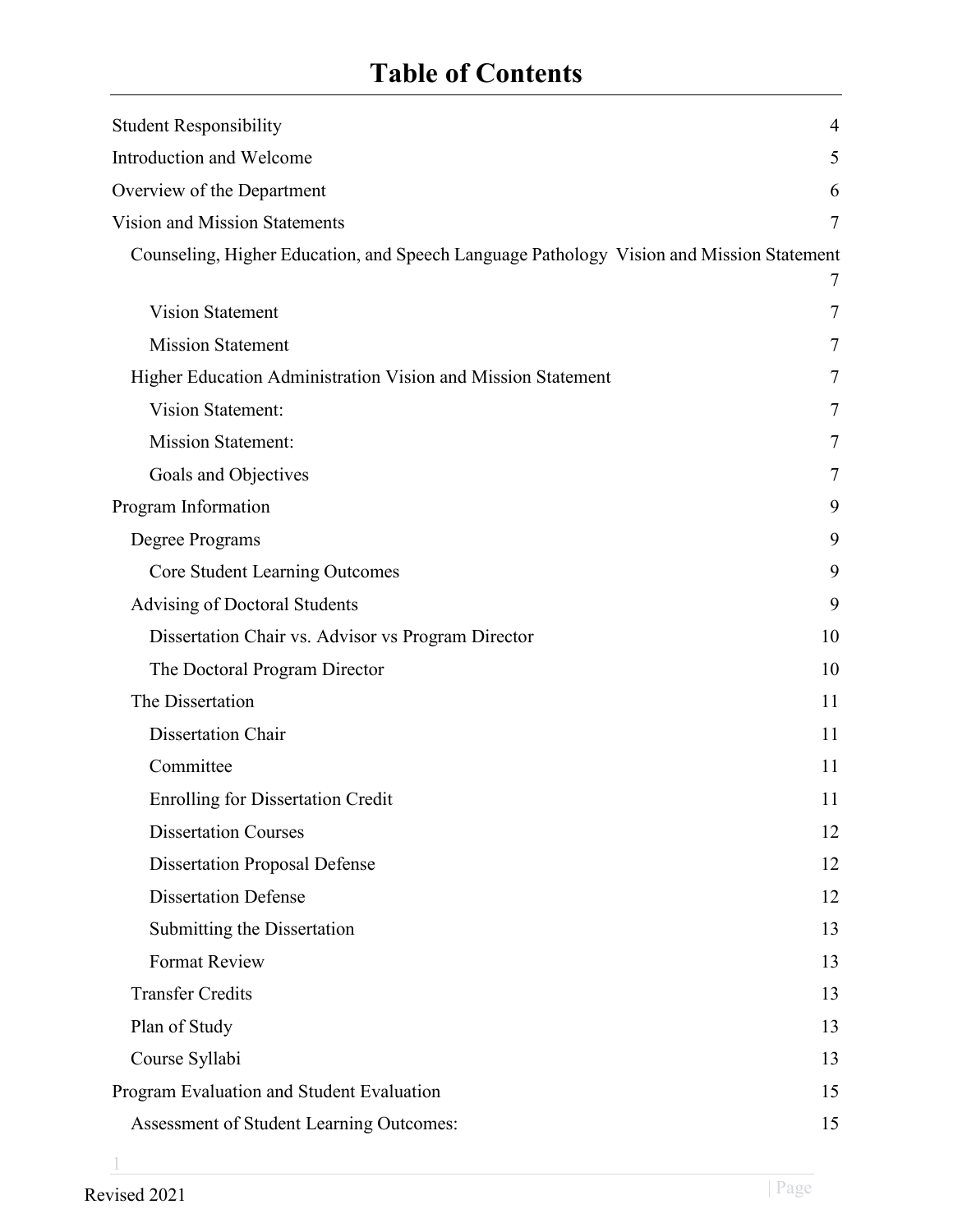| <b>Course Evaluations</b>               | 15 |
|-----------------------------------------|----|
| <b>Student Review Process</b>           | 15 |
| <b>Course Registration</b>              | 15 |
| The Scoop                               | 15 |
| Class Bulletin                          | 16 |
| <b>Selection of Courses</b>             | 16 |
| <b>Academic Orientation</b>             | 16 |
| <b>Continuing Students</b>              | 16 |
| Class Schedules and Mode of Delivery    | 16 |
| Drop/Add and Withdrawal                 | 16 |
| Financial Aid and Tuition               | 16 |
| Fees and Fee Payment                    | 16 |
| Financial Aid                           | 16 |
| Grades                                  | 17 |
| Academic Standing and Retention         | 17 |
| Academic Honesty                        | 17 |
| Editor vs. Ghost Writer                 | 17 |
| <b>Grading Policy</b>                   | 17 |
| Academic Standards                      | 18 |
| Academic Appeals                        | 18 |
| Assignment of Incomplete                | 18 |
| Graduation Requirements and Information | 18 |
| Completion of the Dissertation          | 18 |
| Application for Graduation              | 18 |
| <b>Graduate Application Deadlines</b>   | 18 |
| <b>Graduation Regalia and Supplies</b>  | 18 |
| General Information                     | 19 |
| I.D. Cards                              | 19 |
| <b>MyUWG</b>                            | 19 |
| MyUWG email account                     | 19 |
| <b>HEA Listserv</b>                     | 19 |
| Parking and Vehicle Registration        | 19 |
| <b>Student Support Services</b>         | 19 |
| Personal Counseling                     | 19 |
|                                         |    |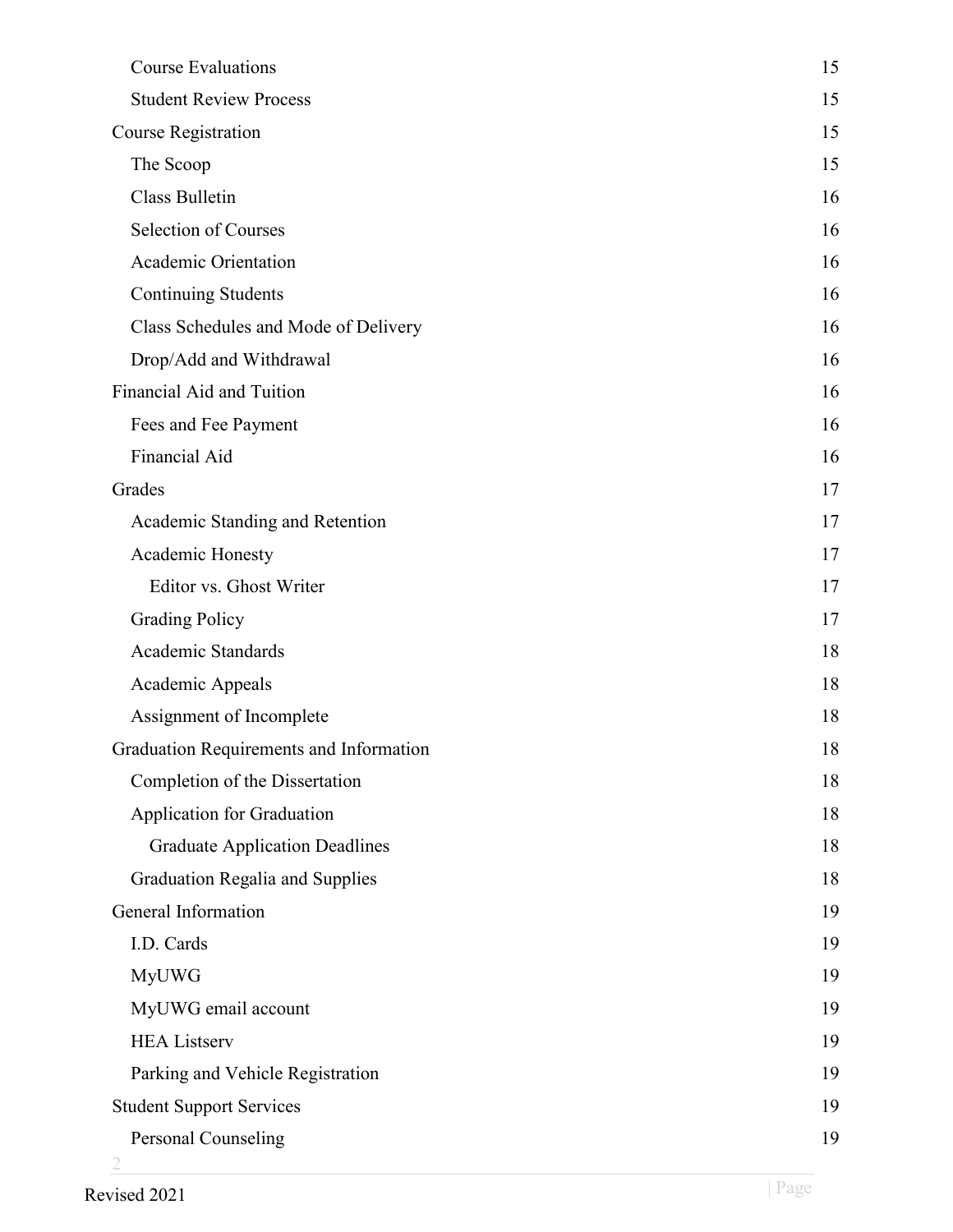| <b>Accessibility Services</b>              | 20 |
|--------------------------------------------|----|
| <b>Career Services</b>                     | 20 |
| <b>Additional Resources</b>                | 20 |
| <b>Bookstore</b>                           | 20 |
| CourseDen/BrightSpace                      | 20 |
| Ingram Library                             | 20 |
| Appendix A                                 | 21 |
| Appendix B                                 | 23 |
| SYSTEMATIC REVIEW AND RETENTION PROCEDURES | 23 |
| <b>Student Rights</b>                      | 23 |
| Appendix C                                 | 24 |
|                                            |    |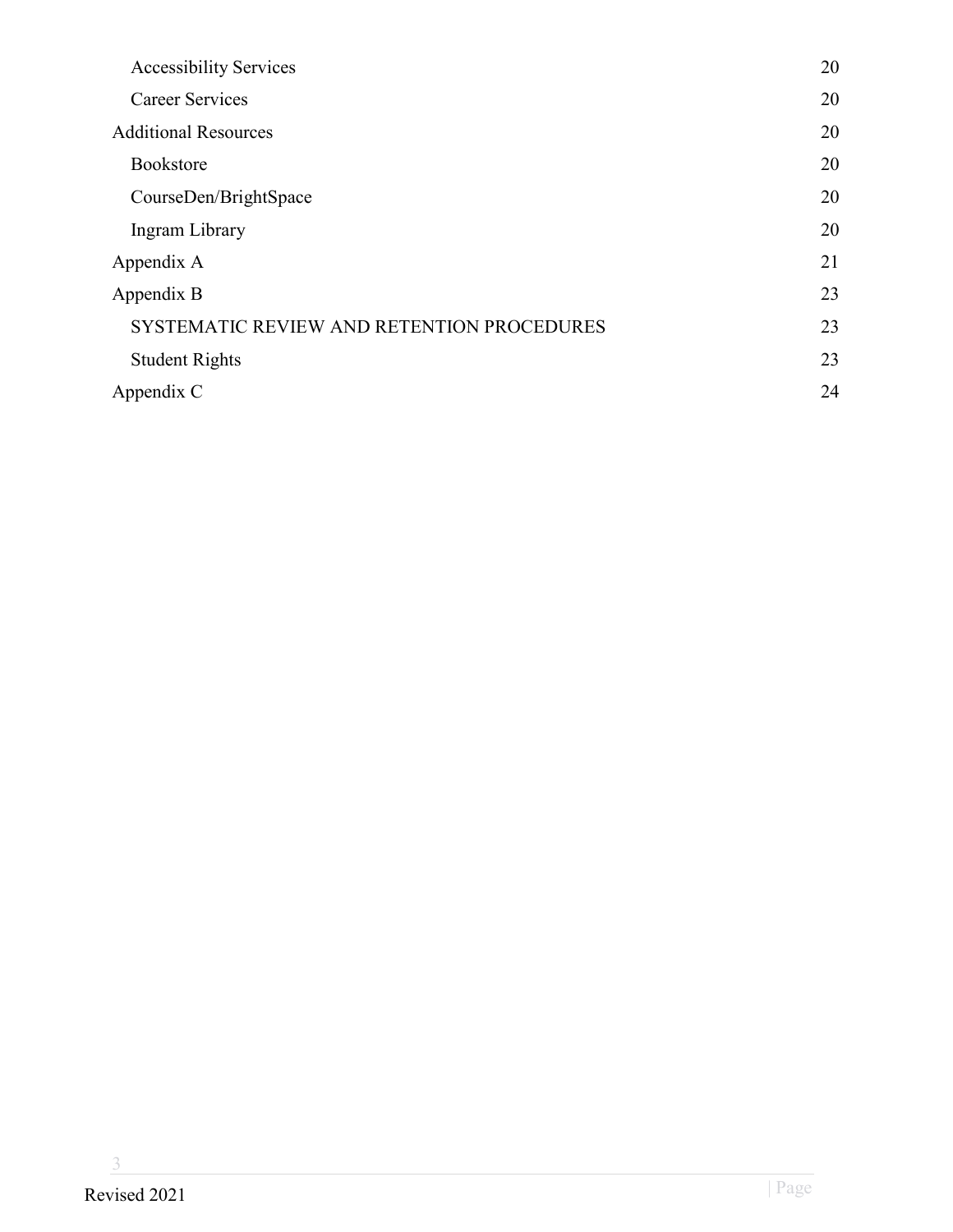<span id="page-4-0"></span>The statements set forth in this handbook are for informational purposes only and should not be construed as the basis of a contract between a student and the University of West Georgia or the d Department of Counseling, Higher Education, and Speech Language Pathology. While every effort will be made to ensure accuracy of the material stated herein, the University of West Georgia, Department of Counseling, Higher Education, and Speech Language Pathology, and the Area of Higher Education Administration reserves the right to change any provision listed in this handbook, including but not limited to academic requirements for graduation and availability of courses and programs of study without actual notice to individual students. Every effort will be made to keep students advised of such changes.

University of West Georgia students are provided a MyUWG e-mail account. The University considers this account to be an official means of communication between the University and the student. The purpose of the official use of the student e-mail account is to provide an effective means of communicating important university related information to UWG students in a timely manner. It is the student's responsibility to check his or her email.

Information regarding academic requirements for graduation will be available in the offices of the Registrar and Deans of major schools and colleges. It is the responsibility of each student to keep apprised of current graduation requirements for a degree program in which he or she is enrolled.

In the event that an administrative hearing officer or a court of record determines that "publications" issued by the college create a contractual or quasi-contractual relationship with any person, the amount of damages recoverable by the parties shall be limited to the amount of consideration paid by the person for the privilege of admission, enrollment, continued enrollment, or other service rendered by the institution to such person. As used herein, the term "publications" (without limiting the generality of the normal meaning of the term) shall be deemed to include any and all written forms or other documents issued by the institution concerning applications for admission, enrollment or continued enrollment, waivers of liability, consents to medical treatment, dormitory occupancy, and any and all other written forms, documents, letters or other materials issued by the college in furtherance of its educational mission.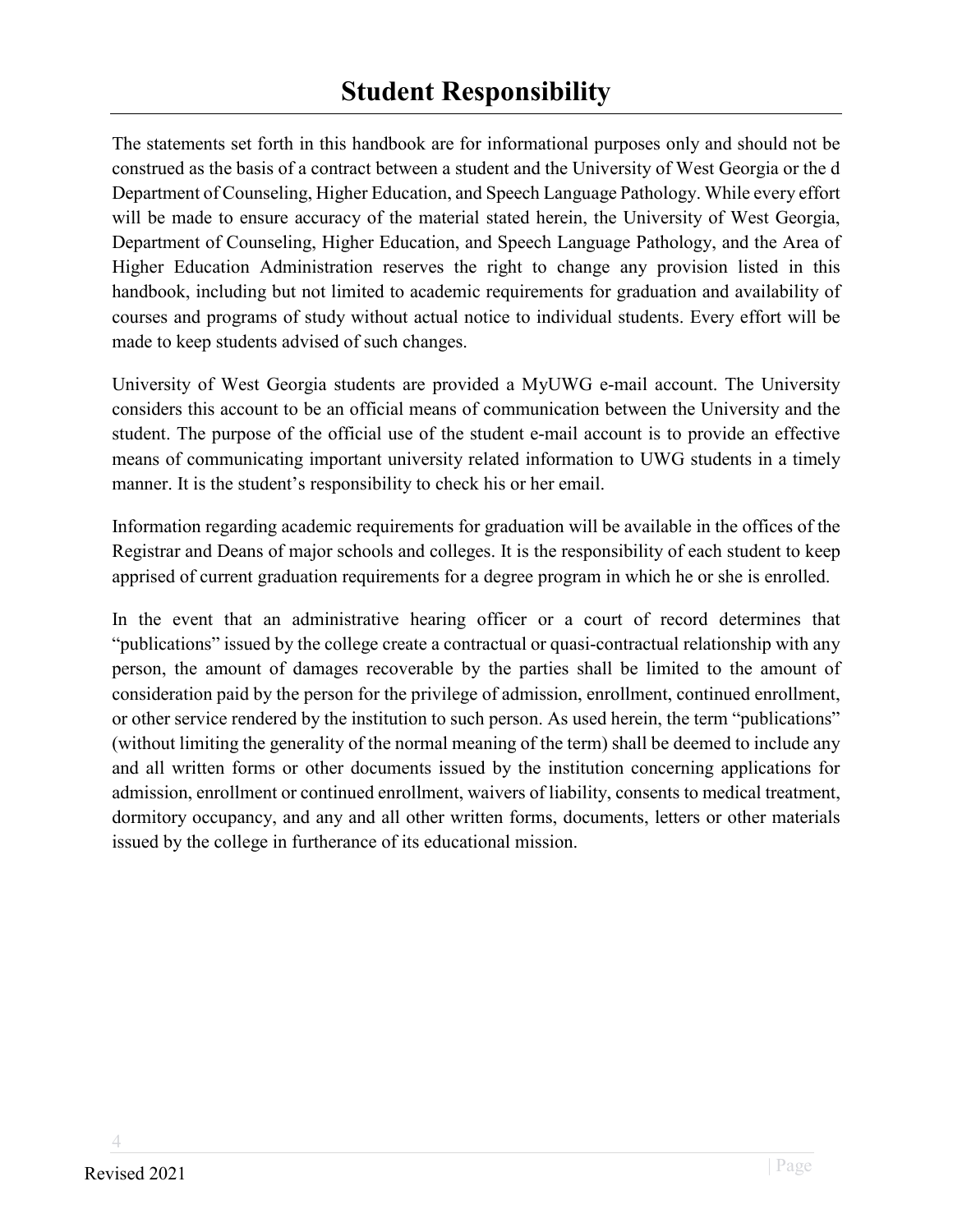# **Introduction and Welcome**

<span id="page-5-0"></span>Welcome to the Higher Education Administration (HEA) program in the Department of Counseling, Higher Education, and Speech Language Pathology. The faculty and staff are pleased that you have selected the University of West Georgia (UWG) for the pursuit of your doctoral education. We are committed to making this a positive educational, personal, and professional growth experience.

On behalf of the faculty in Counselor Education and College Student Affairs, I would like to welcome you to the University of West Georgia (UWG) and to the doctoral program in Higher Education Administration. We are excited to have you here and look forward to working with you during this time of growth and continued professional development.

The Ed.D. in Higher Education Administration is an *applied* doctorate with an emphasis on the application of knowledge through continued practice. A new cohort is admitted each Fall semester. The 60-hour program is completed in three years of continuous enrollment in a completely on-line format. The program builds upon a strong foundation developed through previous graduate education and professional experience.

General program information, policies, and procedures are included in this handbook and are intended to provide guidance as you progress through the program. The faculty and staff are pleased that you have selected UWG for the pursuit of your doctoral degree. We are committed to making this experience a hallmark of your professional career.

Sincerely,

Dona R. Traiss

Dena R. Kniess, Ph.D. Associate Professor of Higher Education Administration and College Student Affairs Director of the Ed.D. program in Higher Education Administration Department of Counseling, Higher Education, and Speech Language Pathology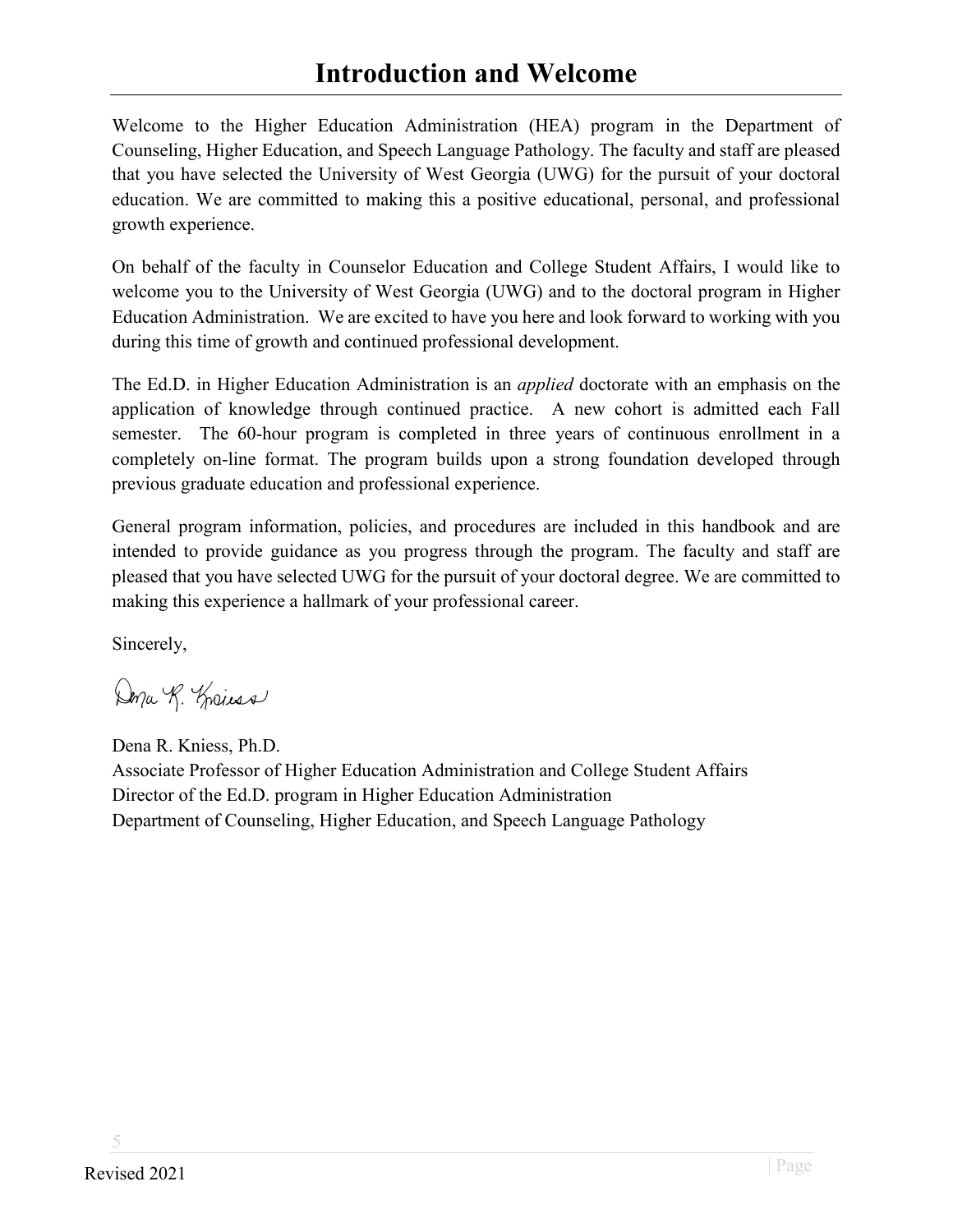

# **Overview of the Department**

<span id="page-6-0"></span>The Department of Counseling, Higher Education, and Speech Language Pathology is housed in the College of Education (COE) at the University of West Georgia, and is home to the graduate degree programs in Counseling, College Student Affairs and the Doctorate in Higher Education Administration as well as undergraduate and graduate degree programs in Speech Language Pathology.

It is the policy of CHS to actively recruit students from a variety of backgrounds, experiences, and cultural influences. Our faculty and students have diverse backgrounds, and the program strives to maintain multicultural awareness and appreciation. The department is committed to recruiting even more students and faculty from diverse backgrounds.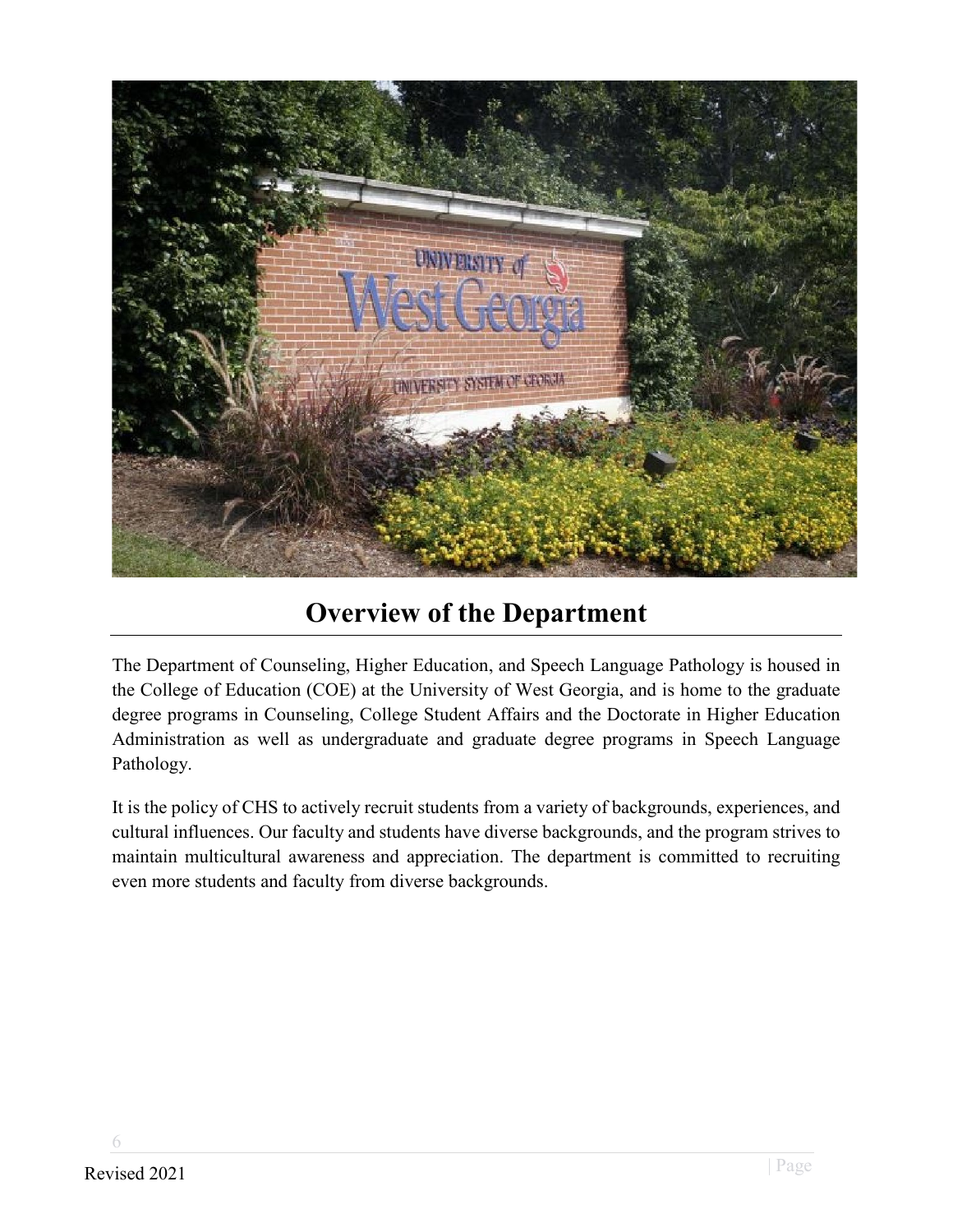# <span id="page-7-0"></span>**Counseling, Higher Education, and Speech Language Pathology Vision and Mission Statement**

#### <span id="page-7-2"></span><span id="page-7-1"></span>**Vision Statement**

The vision of the Department of Counseling, Higher Education, and Speech Language Pathology is to prepare exemplary practitioners who make a meaningful difference in the community and in the lives of the individuals with whom they work.

#### <span id="page-7-3"></span>**Mission Statement**

The mission for the Department of Counseling, Higher Education, and Speech Language Pathology is to:

- 1. Prepare exemplary entry-level practitioners with the professional knowledge, skills, and disposition to deliver evidence-based practices to diverse individuals across the life span.
- 2. Prepare exemplary advanced-level practitioners with professional knowledge, skills, and dispositions to bring about systemic change through program evaluation, advocacy, and leadership.
- 3. Provide outreach to the community, including outreach through a comprehensive community clinic that delivers speech-language pathology, audiology, developmental reading instruction, special education, counseling, and related diagnostic and educational services.
- 4. Explore and communicate new knowledge through applied research.

#### **Higher Education Administration Vision and Mission Statement**

#### <span id="page-7-5"></span><span id="page-7-4"></span>**Vision Statement:**

To advance the practice, intellectuality, and careers of the next generation of higher education professionals.

#### <span id="page-7-6"></span>**Mission Statement:**

The mission of the University of West Georgia states, "The mission of the University of West Georgia (UWG) is to enable students, faculty, and staff to realize their full potential through academic engagement, supportive services, professional development, and a caring, studentcentered community."

The mission of the Doctorate in Higher Education Administration is to provide practical education that supports the potential of higher education administrators who are seeking to advance their career goals. This program, as an Ed.D., focuses on the practical experiences and education through professional development and academic engagement, which will help prospective students learn how to improve their campus environment.

#### <span id="page-7-7"></span>**Goals and Objectives**

The program will recruit and admit administrators that work in a higher education/collegiate setting. The program is designed to increase participants' knowledge of college and university administration, leadership, finance management, and their overall ability to address and solve critical issues in higher education. The purpose of delivering the program fully online helps increase the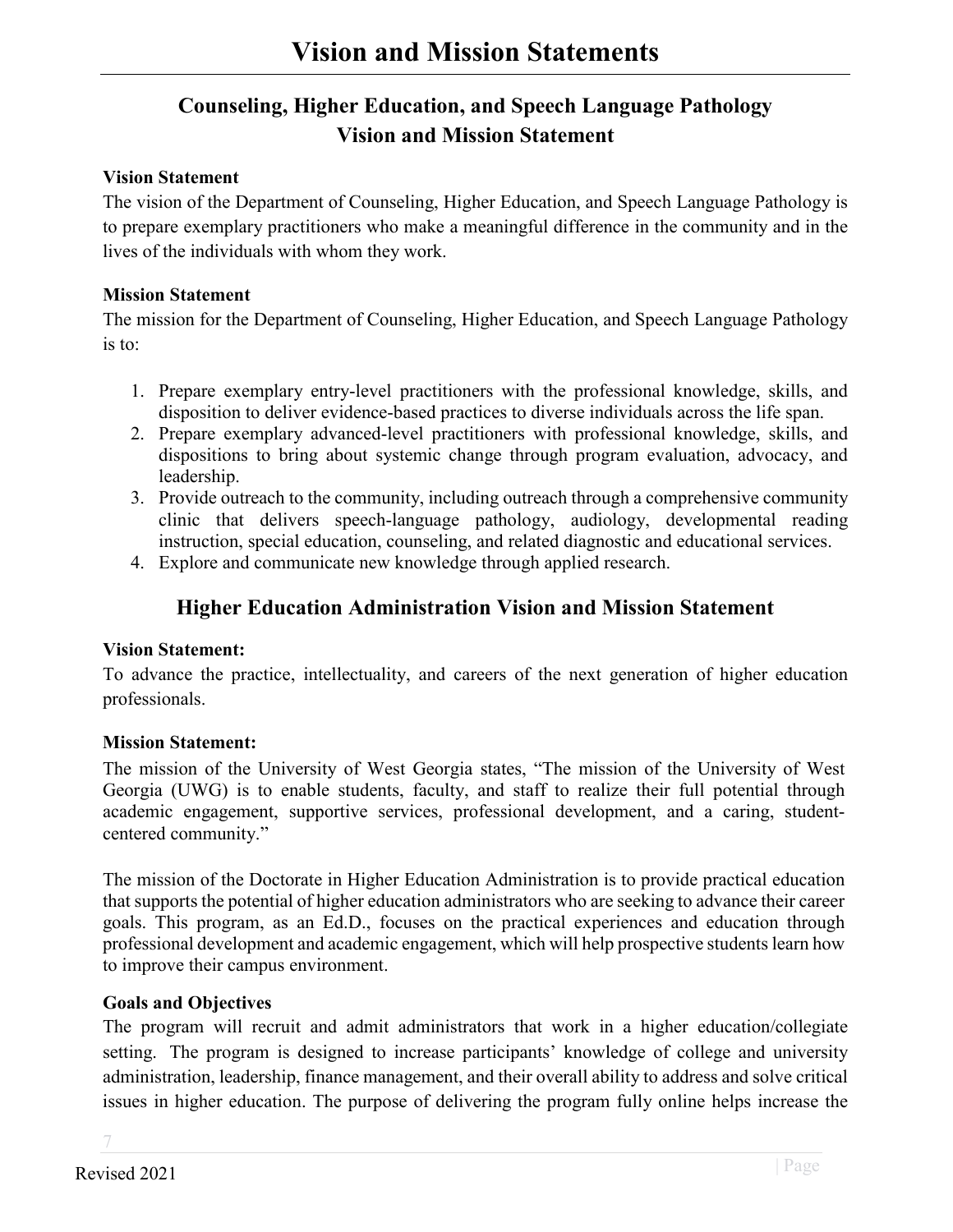exposure and interest of prospective students across the region, state, and nation.

This program aims to:

- 1. Appropriately and effectively address critical issues in higher education administration through critical analysis and reflective thought.
- 2. Understand, analyze, and utilize literature to influence decisions in higher education.
- 3. Conduct and review institutional assessments in order to analyze policy and program effectiveness to make informed decisions.
- 4. Understand the intricacies and nuances of higher education finance and advancement.
- 5. Identify legal issues and changes that affect practice in higher education.
- 6. Identify personal values and ethics as it influences their professional practice.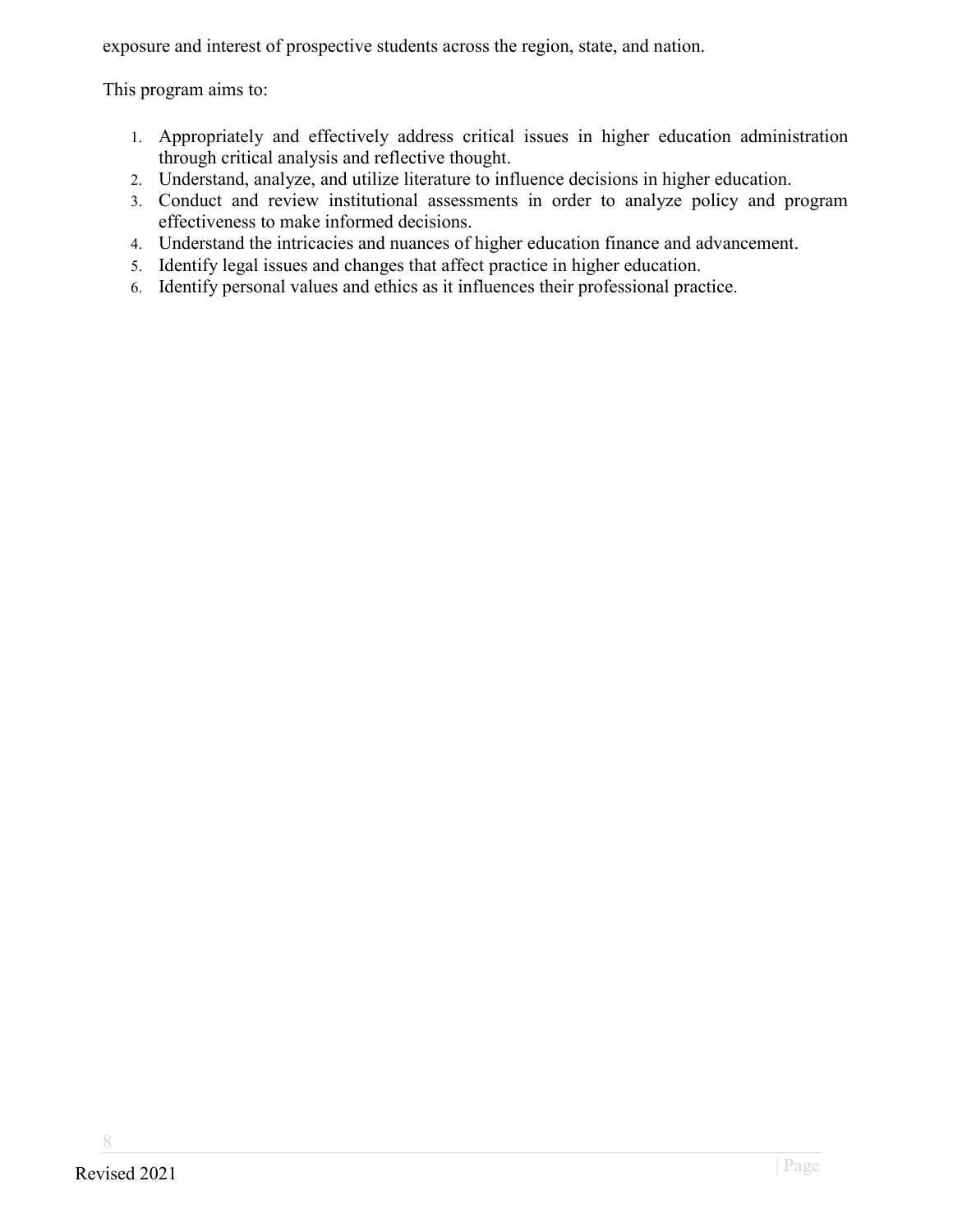### <span id="page-9-1"></span><span id="page-9-0"></span>**Degree Programs**

The Area of Counselor Education and College Student Affairs offers graduate level course work leading to the following degrees:

- M.Ed. with specialties in:
	- o College Student Affairs
	- o Clinical Mental Health Counseling
	- o School Counseling
- Ed.S. degree in Professional Counseling
- Ed.D. in Professional Counseling and Supervision
- Ed.D. in Higher Education Administration

#### <span id="page-9-2"></span>**Core Student Learning Outcomes**

Candidates will demonstrate advanced knowledge, skills and dispositions consistent with the [NASPA/ACPA Core Competencies:](https://www.myacpa.org/professional-competency-areas-student-affairs-practitioners)

- 1. Advising and Helping
- 2. Equity, Diversity, and Inclusion
- 3. Ethical Professional Practice
- 4. History, Philosophy, and Values
- 5. Human Organizational Resources
- 6. Law, Policy, and Governance
- 7. Leadership
- 8. Personal Foundations
- 9. Student Learning and Development
- 10. Assessment, Research, and Evaluation

# <span id="page-9-3"></span>**Advising of Doctoral Students**

Students are assigned an advisor upon admission to the program and receive initial advisement during orientation. Students must meet with their advisor during their first semester of coursework to discuss program requirements as well as to develop their individual plans of study. Students are also recommended to schedule periodic meetings with their advisor to be sure program requirements are met. It is imperative that students keep in contact with their advisor. Because changes occur, it is the responsibility of students to check their official UWG email address and to visit the Higher Education Administration program page [\(http://www.westga.edu/academics/education/cspc/eddhea\)](http://www.westga.edu/academics/education/cspc/eddhea) for any notice of change.

However, students may identify other faculty with whom they would like to work in an advisory role, and it is perfectly acceptable to request a change as long as all parties (current advisor, program director, proposed advisor) agree that it would be in the best interest of the student. A request that the Director facilitate the change to a different full-time tenure-track or tenured faculty member in the program may be made after the advisor and student have discussed the possibility of such a change. Normally such requests for a change in faculty advisors will be granted unless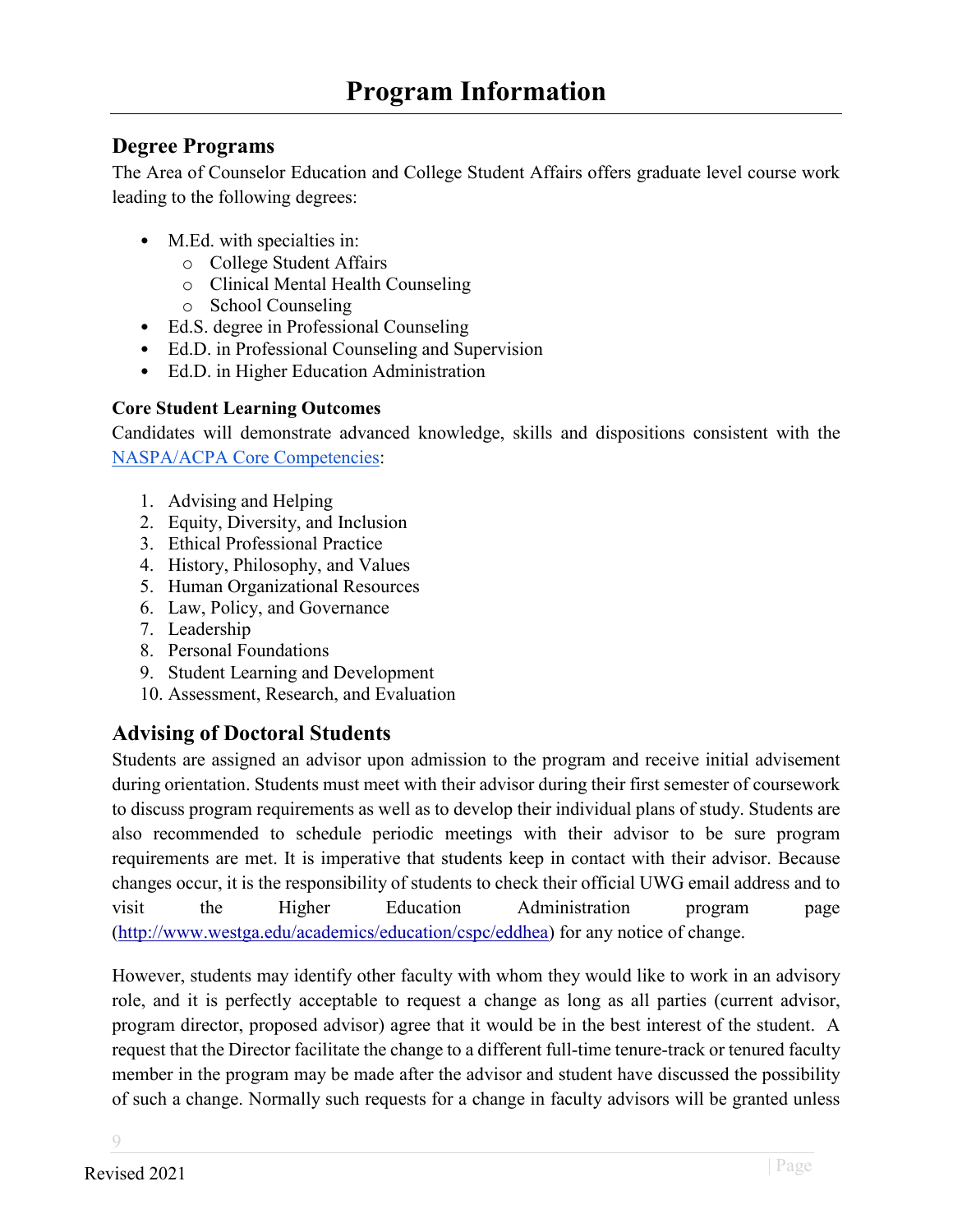there is no other full-time tenure-track or tenured faculty member willing or available to advise the student.

Prior to the student enrolling in his or her first semester, the Director will determine which prerequisite courses have been completed and which must be taken as a part of the student's doctoral program. By the end of the student's first semester in the program, the Director will establish the student's program of study, which will include a listing of all required courses, an indication of which semesters the student will complete those courses, and a schedule for completing all other requirements for the Ed.D. There is an expectation that all students making satisfactory progress will complete the degree requirements in three years of full time study (9 credits).

#### <span id="page-10-0"></span>**Dissertation Chair vs. Advisor vs Program Director**

**The Dissertation Chair** is the advisor to the dissertation. This person is responsible for the ethical and responsible oversight of the dissertation as well as direction of the study.

**The advisor** is a faculty member who helps the student with plan of study questions, curriculum oversight, and/or general academic and professional questions. Additionally, the advisor may serve as a mentor for students by assisting them by further developing their identity as professionals and adopting professional approaches to their work and interactions with others.

**The Program Director** is responsible for the administrative oversight of the program including communication, Wolf Watch, registration, etc. There is more information below about the Program Director.

There may be instances where the dissertation chair, advisor, and director are the same person, but there are times when they may not be the same.

#### <span id="page-10-1"></span>**The Doctoral Program Director**

The Doctoral Program Director ensures that students have developed a reasonable plan for completing their degree programs, and that students complete and file all forms necessary to complete the degree program.

The director serves a number of important functions for doctoral students and should be consulted by students if they have questions or problems related to their academic progress. While the director will answer questions related to program requirements, students are also expected to read the UWG Graduate Catalog and this handbook to ask well-informed questions.

Dissertation Chairs and the Program Director complete and sign a number of important documents related to a student's academic program. Students are responsible for meeting with their Dissertation Chair to have documents completed and filed on their behalf. Students should be provided with a copy of all documents completed by the chair and should request such copies for their own files if they are not offered.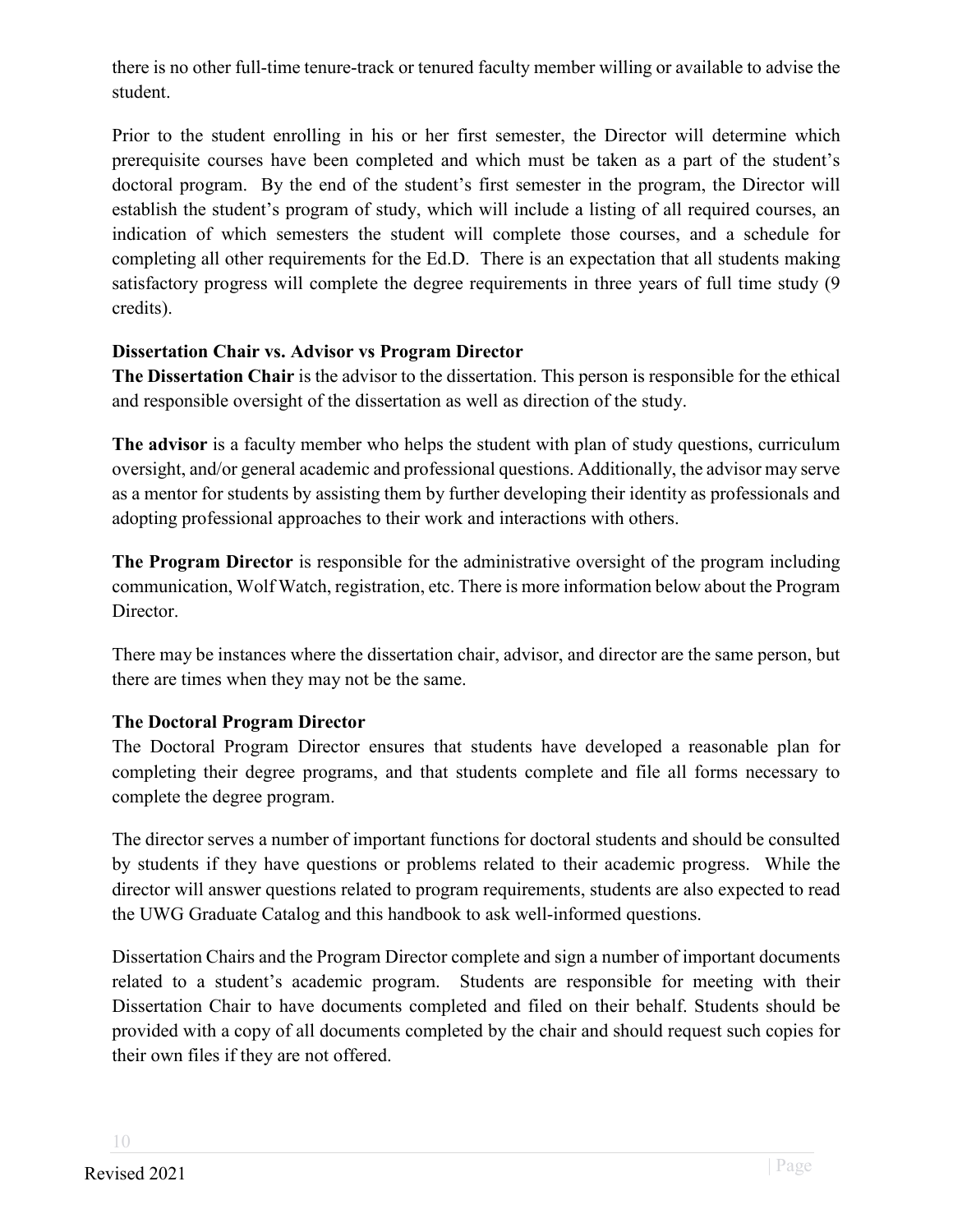## <span id="page-11-0"></span>**The Dissertation**

The Dissertation consists of five chapters: the introduction, the literature review, methods, results, and discussion. There may be times where a sixth chapter is needed if doing a qualitative dissertation. The introduction covers the basics of the topics and introduces the problem and "so what" of the dissertation. The literature review is an exhaustive review of the literature on the phenomenon being studied. The methods section is an overview of the procedures on how the study is to be conducted to answer the research questions. The results section is the reporting of the results of the study. The discussion section, which is often the most difficult, is a review of the findings, their meaning, recommendations, and limitations of the study.

The first three chapters consist of what's called "the proposal." Once students develop the proposal and the chair signs off, the student will defend the proposal to his/her committee. Once the committee approves the proposal, the student is approved to advance to conduct the research. This also means the student is a Doctoral Candidate and no longer a doctoral student.

#### <span id="page-11-1"></span>**Dissertation Chair**

The dissertation chair directs the dissertation process, and oversees completion of the required paperwork [\(http://www.westga.edu/academics/education/cspc/eddhea\)](http://www.westga.edu/academics/education/cspc/eddhea) associated with the dissertation and graduation, including the following:

- Dissertation Proposal Approval Form;
- Report of Results of Dissertation Defense Form;
- UWG forms related to graduation; and,
- UWG Dissertation Formatting Guidelines

The Dissertation Chair is also responsible for the ethical conduct of the research, protection of participants, and that the dissertation is of high quality.

#### <span id="page-11-2"></span>**Committee**

The dissertation committee includes the dissertation chair, who chairs the committee, and one to two additional full-time tenure-track, tenured faculty members, or full-time professional with a terminal degree. The Director of the Higher Education Administration program will assign committees to each student. The committees will consist of at least one person competent in methods to ensure the methods are sound.

#### <span id="page-11-3"></span>**Enrolling for Dissertation Credit**

Students are required to complete a minimum of 12 hours of dissertation credit, but may exceed this amount, if necessary. Enrollment begins in the fall of year three of study and continues until the dissertation has been completed. Students may opt to take more than 3 dissertation credit hours if they are projected to graduate before the 12-credit requirement is met.

The dissertation is partially completed during enrollment in specific courses and is viewed at UWG as a collaborative process. **Students are responsible for initiating communication and working collaboratively with the dissertation chair and committee in identifying goals and timelines for the completion of the dissertation.** Students are also expected to provide documents to the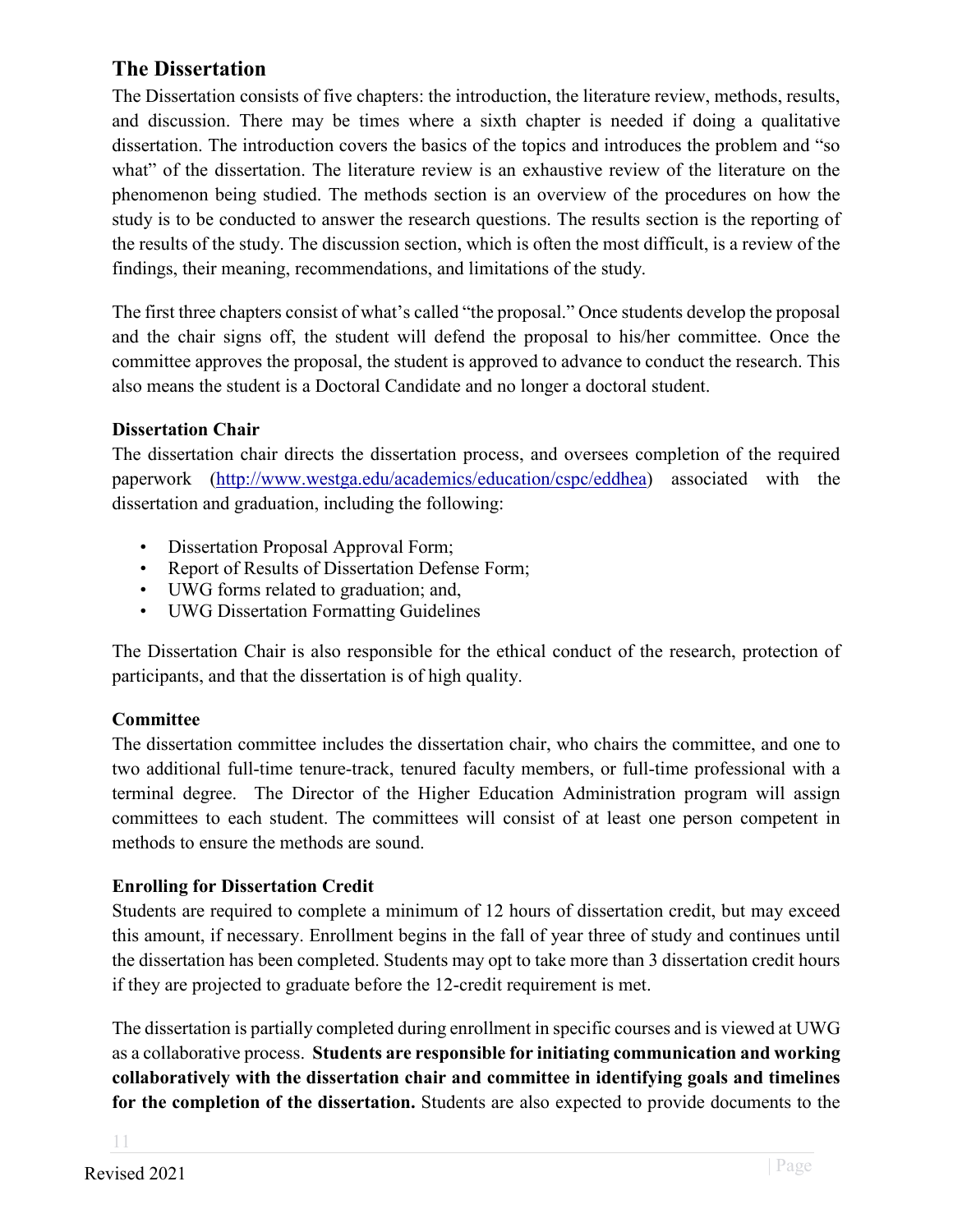committee well before meetings and deadlines and should expect to receive feedback in a timely but realistic manner. It is the expectation of this program that faculty will receive two weeks of review time before a proposal and two to three weeks of review time for a dissertation defense.

#### <span id="page-12-0"></span>**Dissertation Courses**

At the beginning of the semester, students should register for the dissertation hours for which their chair is the instructor. Students have the option to enter the number of credits, this number will typically be 3, but students can elect to take more if they are on track for an early completion of their dissertation. **It is highly recommended that the student and dissertation chair identify goals and expectations to be completed for the semester of enrollment.** Should the student meet the expectations and goals for that semester, a grade of S should be earned. However, this is only a recommendation and the faculty member overseeing the dissertation may provide the grade as he/she feels was earned by the student.

#### <span id="page-12-1"></span>**Dissertation Proposal Defense**

Once the student has completed the dissertation proposal to the chair's satisfaction, the dissertation chair and student will schedule the proposal defense with the committee. The dissertation proposal form should be provided to the chair by the student and completed and signed at the conclusion of the proposal defense. This form can be found on the [Program's Webpage](https://www.westga.edu/academics/education/cspc/eddhea/forms.php) The student and chair should permit two weeks for the committee to read the dissertation proposal prior to scheduling a defense.

After successfully defending the proposal, and prior to the conduct of research, students must also obtain approval of the review boards of the University and any additional sites where research may occur. These approvals are sought after the student has received committee approval to begin the research.

Students are responsible for receiving approval by the Institutional Review Board as part of the proposal process, before beginning their dissertation research. Forms can be obtained at [http://www.westga.edu/oso/.](http://www.westga.edu/oso/) Additionally, students are required to complete the CITI training as described on the ORSO website. CITI training is intended to prepare students with the knowledge needed to responsibly conduct research. This training is typically completed within a course. Finally, when the research has been completed, a Research Completion Form must be completed and submitted to the UWG IRB.

#### <span id="page-12-2"></span>**Dissertation Defense**

Once the dissertation is completed and approved by the dissertation chair, the oral defense of the dissertation may be scheduled. When scheduling the defense, the chair and student should allow for at least two to three weeks review time for the dissertation committee. It is important to consider the review time as well as ProQuest deadlines when scheduling dissertation defenses to ensure graduation requirements and deadlines are met.

The program assistant will schedule dissertation defenses to be held on an approved, web-based meeting space. Prior to the defense, the student must provide the chair with the *Report of Results of Dissertation Defense Form*. Considering the results of the oral defense of the dissertation,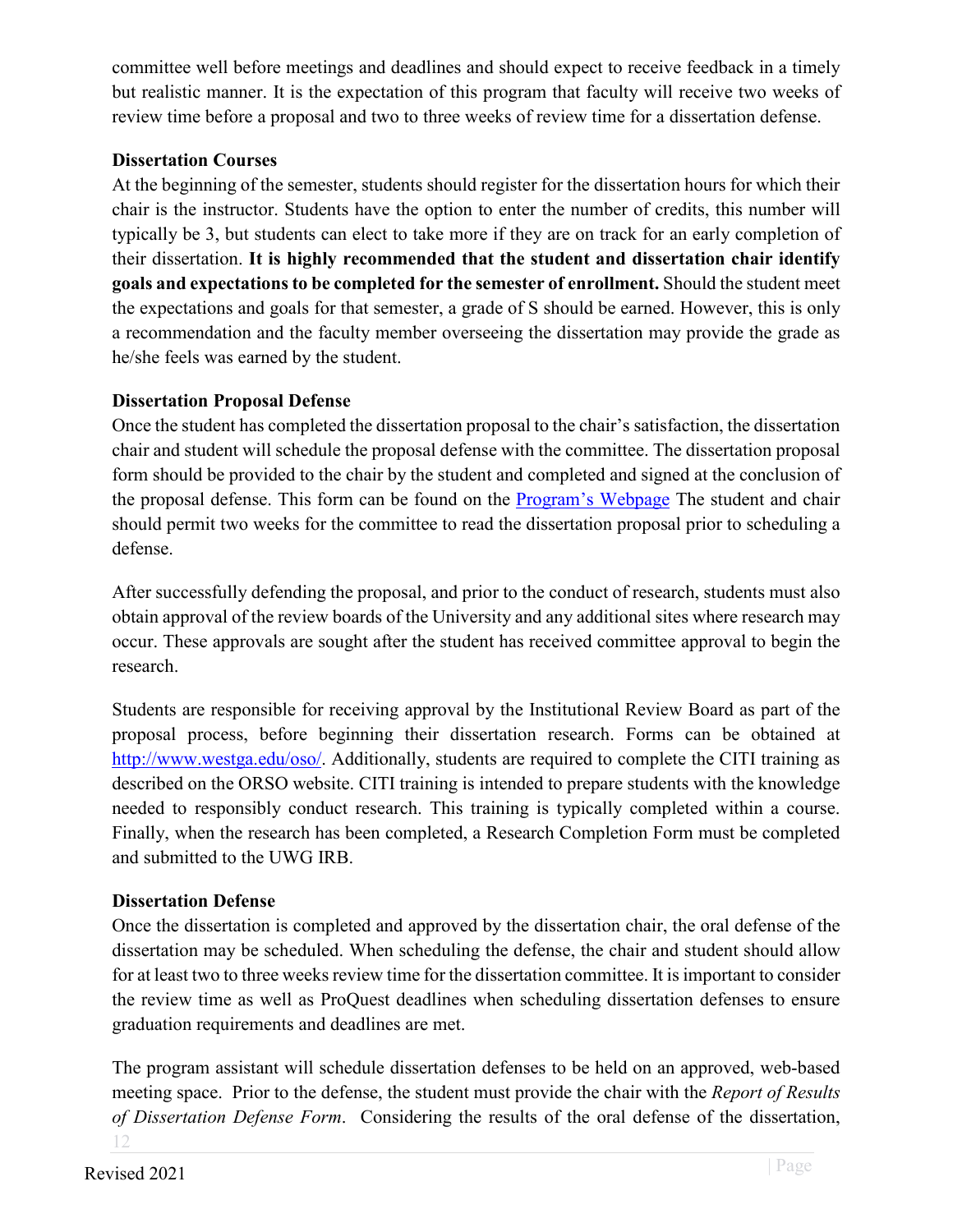committee members will arrange to provide required signatures.

When completing the dissertation, it is required that the student visit <https://www.westga.edu/gradstudies/theses-dissertations.php> prior to sending the final dissertation to faculty for important information and dates relevant to the dissertation.

#### <span id="page-13-0"></span>**Submitting the Dissertation**

The student has full responsibility for ensuring all copies of the dissertation are correct in content and form, and submitting the final dissertation to ProQuest.

#### <span id="page-13-1"></span>**Format Review**

Compare the formatting of the required Content Pages to that of the sample Content Pages included in the appendix of the UWG Thesis and Dissertation handbook. Before uploading to ProQuest, confirmation from the Dissertation Chair of a successful defense and a signed copy of the format review form is required. **(Must use [UWG Thesis & Dissertation Handbook](https://www.westga.edu/academics/gradstudies/assets-gradstudies/docs/UWG_Thesis_Dissertation_Formatting_June2015.pdf) guidelines for formatting)**

The student has full responsibility for ensuring all copies of the dissertation are correct in content and form and submitting the final dissertation to ProQuest. Instructions for submitting to ProQuest can be found on the Graduate Schools website. Please note that, after five returns for revision by the ProQuest administrator, the program Director reserves the right to defer graduation until the student has successfully passed the formatting review. Further, ProQuest revisions not submitted by required deadlines are also subject to graduation deferment.

# <span id="page-13-2"></span>**Transfer Credits**

A maximum of 6 semester hours of appropriate graduate credit may be transferred from another academic institution upon approval of the Program Director. Credit transfer is not guaranteed and is up to the discretion of the Program Director. Credit applied towards a previous degree cannot be transferred.

The following conditions must be met:

- Coursework credited toward awarding of another degree cannot be transferred.
- No course older than 7 years will be accepted for transfer credit
- Work must have been for graduate degree credit
- Transfer courses must meet the student learning objectives for the courses they replace

A transfer credit request form is available in the department office and must be signed by the appropriate parties.

# <span id="page-13-3"></span>**Plan of Study**

The plan of study is available online. It is also located in  $\Delta$ ppendix  $\Delta$ . The plan of study may change depending on the year of entrance into the program. Additionally, the plan of study is not a binding contract.

# <span id="page-13-4"></span>**Course Syllabi**

Course syllabi contain descriptions of course objectives, activities, evaluation criteria, and other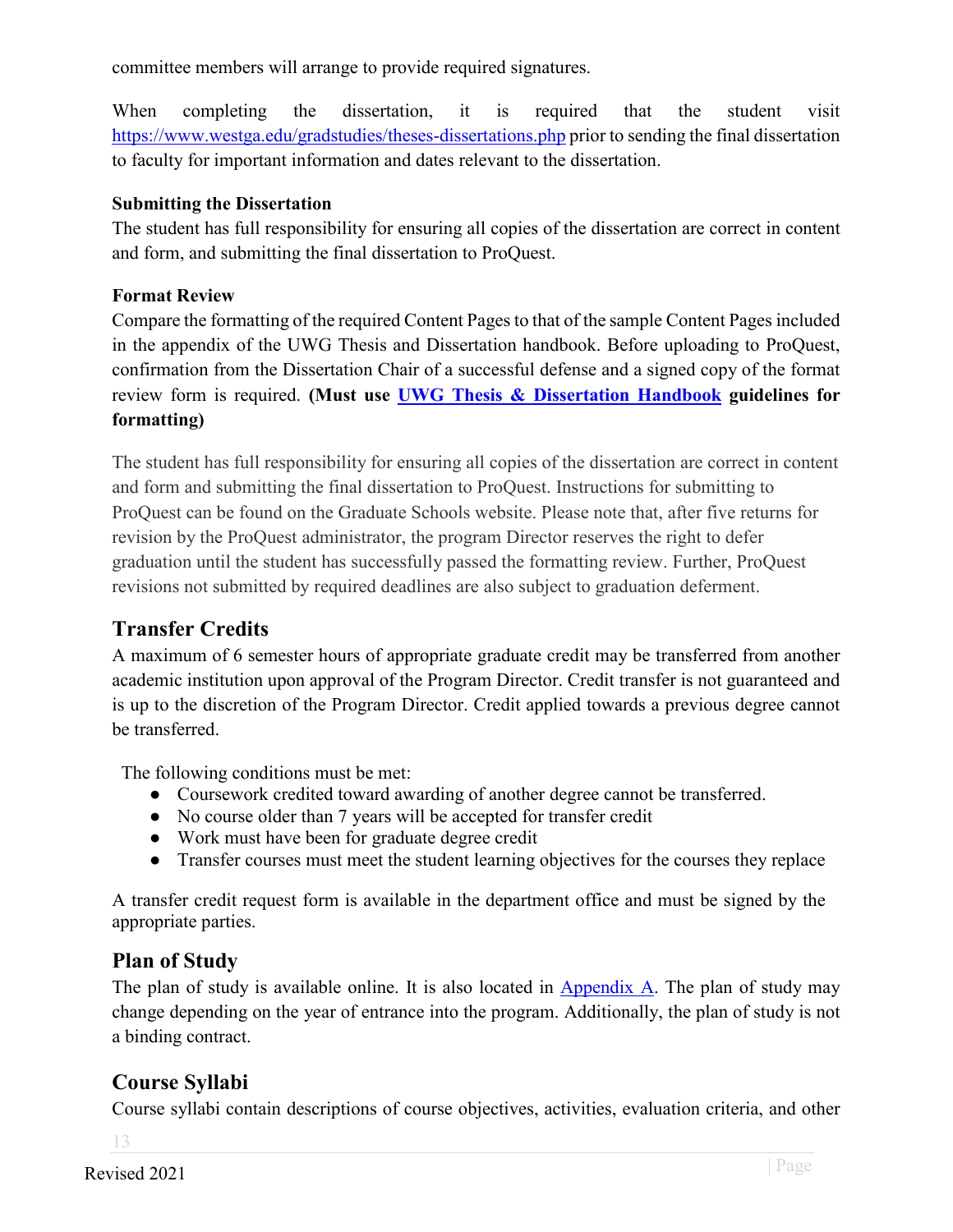general information. The syllabus is often considered the agreement between the student and instructor on completing course requirements. Whenever there is a conflict between two sources of information (i.e. CourseDen vs. Syllabus) the syllabus should always win unless there is an apparent and obvious error.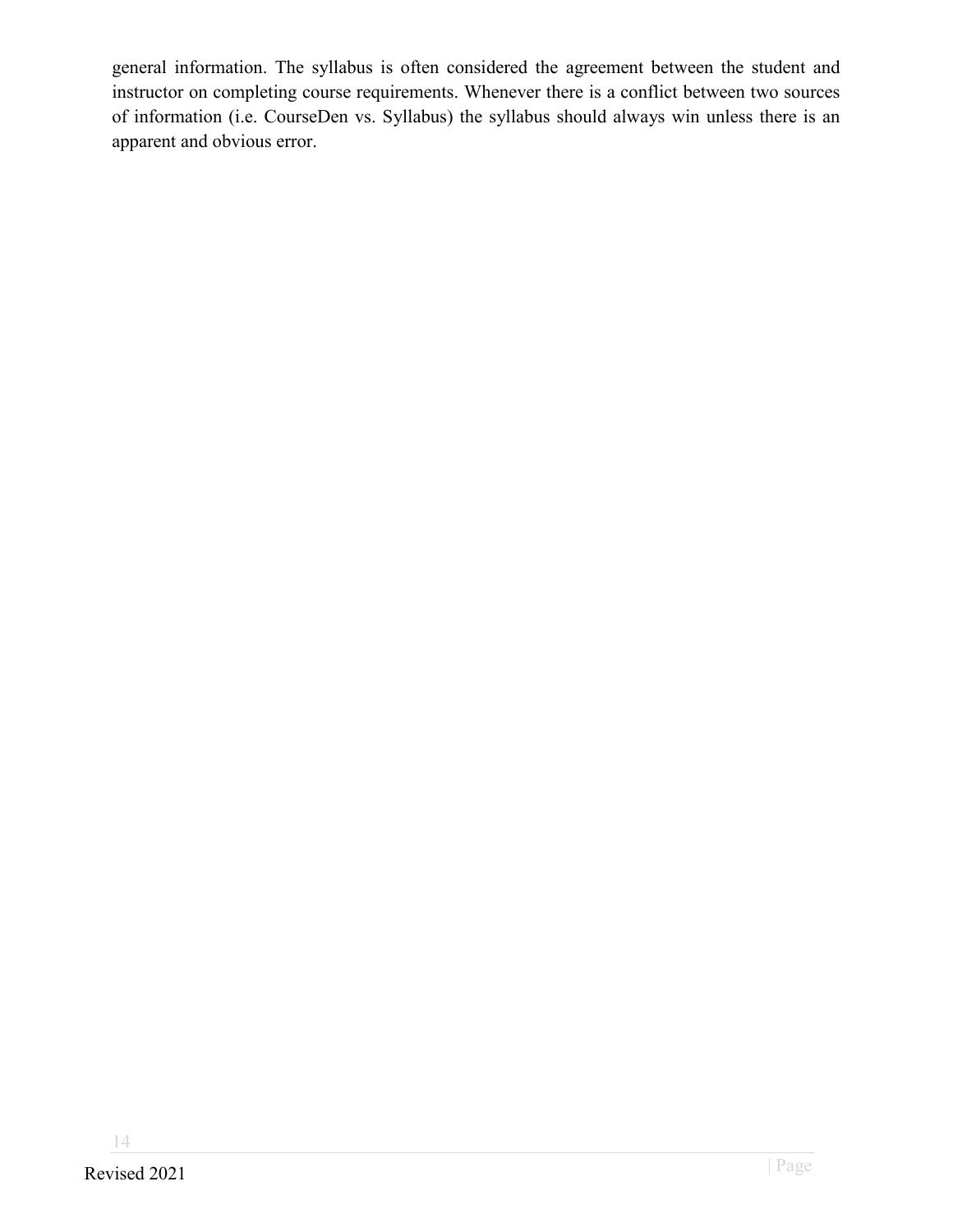#### <span id="page-15-1"></span><span id="page-15-0"></span>**Assessment of Student Learning Outcomes:**

An integral part of all of our degree programs is the ongoing assessment of student learning outcomes. In order to achieve this goal, key assessments across the curriculum are linked to learning outcomes. Data are entered into Tk20, the Assessment and Data Management System to which **all students must subscribe**. Students may subscribe directly online at [https://westga.tk20.com](https://westga.tk20.com/) or may buy a subscription pack at the University bookstore.

## <span id="page-15-2"></span>**Course Evaluations**

At the end of each semester students are asked to anonymously evaluate each course and instructor. This is a University-wide evaluation process. The purpose of this evaluation is to provide the instructor with constructive feedback relative to future teaching of the course, teaching style, and interpersonal skills. Additionally, students may, at any time, communicate to any faculty member their needs, observations, or appraisal. The data collected from all evaluation methods may be used by faculty for continuous improvement of the program.

#### <span id="page-15-3"></span>**Student Review Process**

The student review process, not to be confused with the systematic review process, specifically addresses poor academic standards or dispositional issues affecting the student and/or classmates. The purpose of this process is to (a) ensure the student's right to equal application of policies and procedures and (b) ensure due process is met.

Faculty or students may initiate the student review process by submitting a written request to the Department Chair. Faculty will discuss the request and a committee will be convened to address the concerns in question. Students are notified in writing by email if under review with a detailed description indicating the concerns and reason for review. Additionally, if under review, students will be notified of the process for responding and given an appropriate opportunity to respond.

The student review committee will request a meeting with the student, collect any information relevant to the situation, and make a recommendation that best addresses the severity of the situation. The recommendation can include, but is not limited to, a professional development plan, retake of classes, suspension, or expulsion.

# **Course Registration**

#### <span id="page-15-5"></span><span id="page-15-4"></span>**The Scoop**

The [Scoop](https://www.westga.edu/student-services/registrar/the-scoop.php) is an online resource published each semester. This indispensable guide contains essential information including the University calendar, general announcements, class periods, exam schedules, registration deadlines, financial aid information, a map of the campus, and other important details.

Find The Scoop at<https://www.westga.edu/student-services/registrar/the-scoop.php>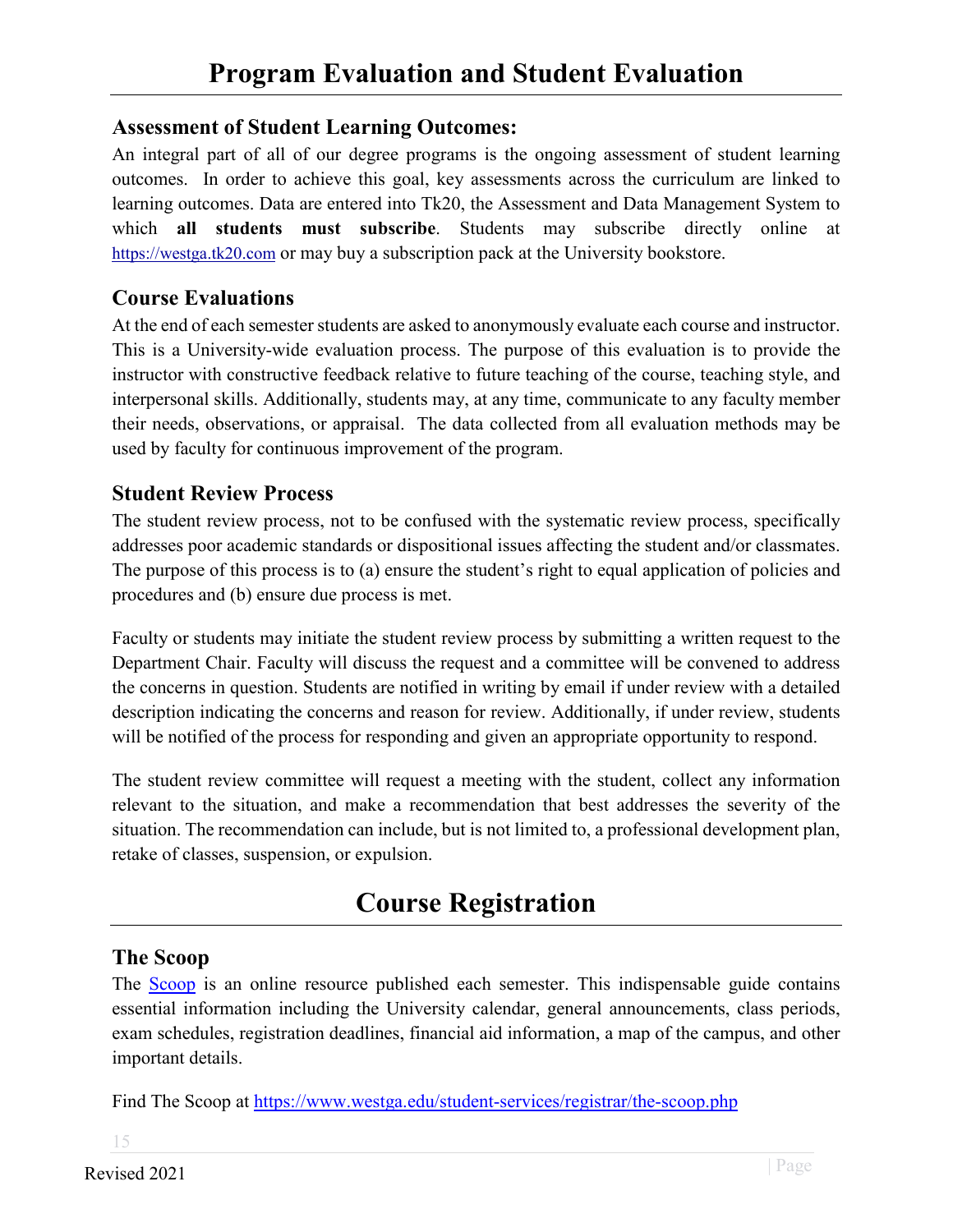# <span id="page-16-0"></span>**Class Bulletin**

A listing of courses offered during the current and, usually two semesters past, can be found on the UWG website. The class bulletin can be found here: <https://grim.westga.edu/www/schedule.htm>

#### <span id="page-16-1"></span>**Selection of Courses**

Selection of courses should be done in consultation with one's advisor. During advisement sessions, the academic advisor will review the Plan of Study and discuss scheduling of classes with the exception of entering cohort students.

#### <span id="page-16-2"></span>**Academic Orientation**

Students who are newly admitted in the HEA program will receive an invitation to a mandatory Academic Orientation and will have the opportunity to be initially advised. This orientation will also present important information about being a graduate student at the University of West Georgia. Additionally, students and faculty will be introduced, and important details relevant to the HEA program will be shared.

#### <span id="page-16-3"></span>**Continuing Students**

Registration dates are available online in the [Scoop.](https://www.westga.edu/student-services/registrar/the-scoop.php) After the first semester, continuing students may register for next semester courses during "early registration." Registration may be accomplished on-line at [http://banweb.westga.edu,](http://banweb.westga.edu/) in person at the Registrar Office, or by mail. Registration during the "early registration" period is recommended because returning students are more likely to obtain a seat in the desired class.

#### <span id="page-16-4"></span>**Class Schedules and Mode of Delivery**

Courses are offered fully online (synchronous or asynchronous).

# <span id="page-16-5"></span>**Drop/Add and Withdrawal**

If it is necessary to drop or add a course after registration, there is a one to three day opportunity at the beginning of each semester. After that time period, withdrawal policies are in effect, including a grade of "W" on the transcript and no refund of tuition. Se[e www.westga.edu/registrar/](http://www.westga.edu/registrar) for policies and procedures.

# **Financial Aid and Tuition**

#### <span id="page-16-7"></span><span id="page-16-6"></span>**Fees and Fee Payment**

Fee payment may be made on-line https://www.westga.edu/student-services/bursar/index.php, in person at the Registrar's Office, or by mail. If payment is late, classes may be dropped and a late fee will be assessed.

#### <span id="page-16-8"></span>**Financial Aid**

Financial Aid is available in a variety of forms including federal, state, institutional loans, grants, scholarships and work programs. Please visit the Financial Aid office [www.westga.edu/finaid/](http://www.westga.edu/finaid/) for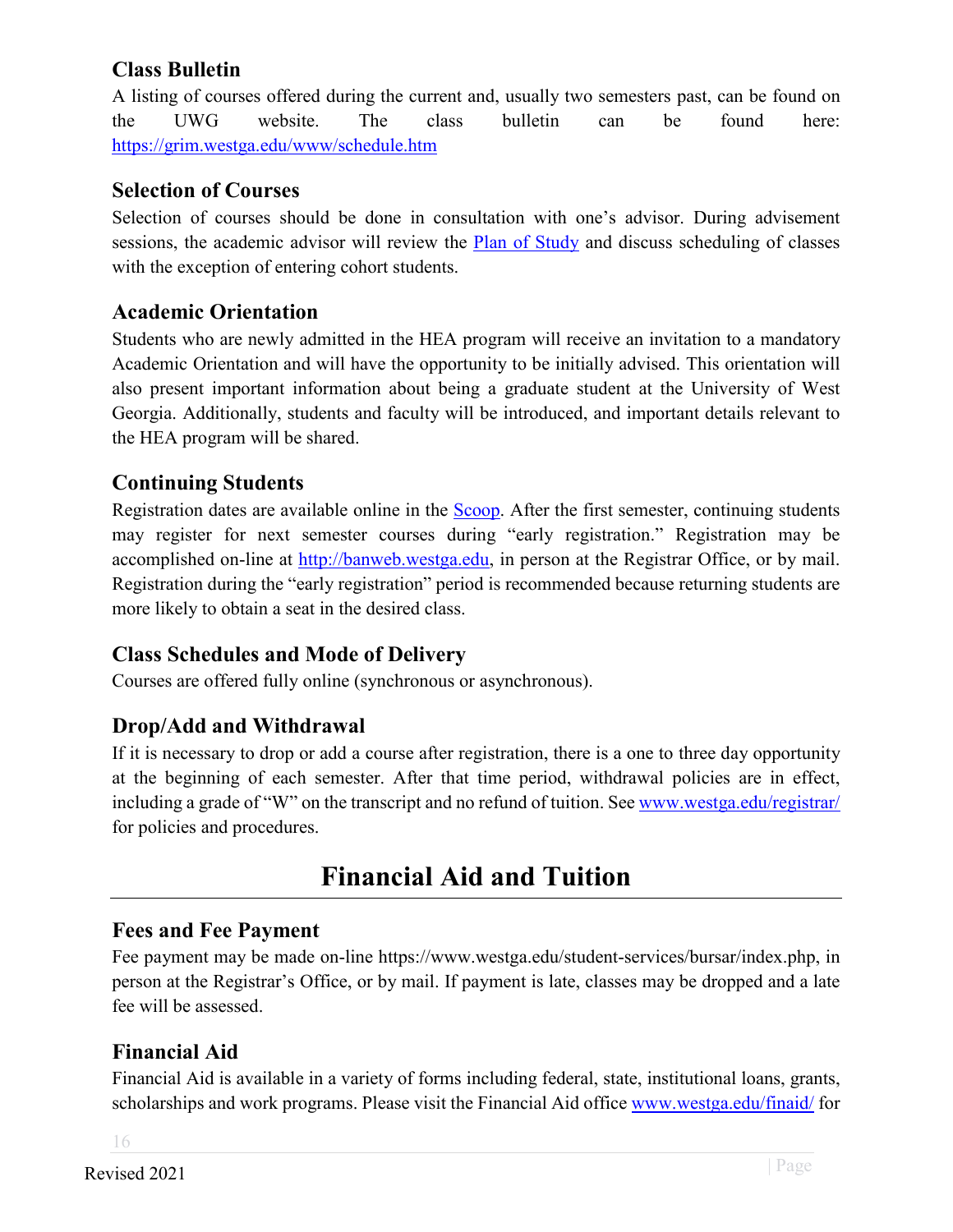more information. Loans are typically dispensed around two weeks after classes start. If students have taken out loans, fees will be taken out of the loan money before it is dispensed.

# **Grades**

# <span id="page-17-1"></span><span id="page-17-0"></span>**Academic Standing and Retention**

Grades are letter grades of A, B, C, and F for graduate students. The Dissertation Course is graded with S/U (satisfactory and unsatisfactory). All students enrolled in HEA programs must maintain a cumulative graduate-level GPA of 3.0 or higher to remain in good academic standing. **Any student obtaining a grade lower than a B in a core course must retake the course**, **regardless of the cumulative GPA, and obtain a grade of B or higher.** A grade lower than a B in a noncore course may not be included in the student's approved plan of study. The student may retake the same course and obtain a grade of B or higher, or substitute another graduate-level course (approved by the advisor) to include in the approved plan of study. Receiving an F or two C's will result in suspension from the program for a minimum of one semester.

## <span id="page-17-2"></span>**Academic Honesty**

Academic honesty is expected by all students. All work is expected to be completed by the student and original to the course. Any work that is scaffolded or built upon from previous courses must be identified to the instructor if permission is not already given within the instructions.

Other forms of academic dishonesty include, but are not limited to, using or purchasing ghostwritten papers, presenting someone else's ideas or information obtained from another person or source as one's own, or presenting another's work as their own. If plagiarism or another form of academic dishonesty occurs, it will be dealt with in accordance with the instructor's syllabus, the academic misconduct policy outlined in the Student Handbook, and the Graduate Catalog. Consequences may include an automatic 0 on the assignment, F in the course, or possible removal from the Program.

Plagiarizing a dissertation will have a zero-tolerance policy.

#### <span id="page-17-3"></span>**Editor vs. Ghost Writer**

An editor may assist with grammar, mechanics, and APA compliance. Anything addressing content, insertion of citations, research, or responding to instructor feedback is strictly prohibited by editors. Utilizing a ghost writer or a paper mill service is strictly prohibited and will be subject to dismissal from the program.

# <span id="page-17-4"></span>**Grading Policy**

Grading policies are outlined in the course syllabus and are in accordance with the Grading System for Graduate Students as outlined in the Graduate Student Handbook located on the Graduate School's webpage: <https://www.westga.edu/academics/gradstudies/> under student resources.

● Doctoral students who earn a grade of Unsatisfactory will be placed on Academic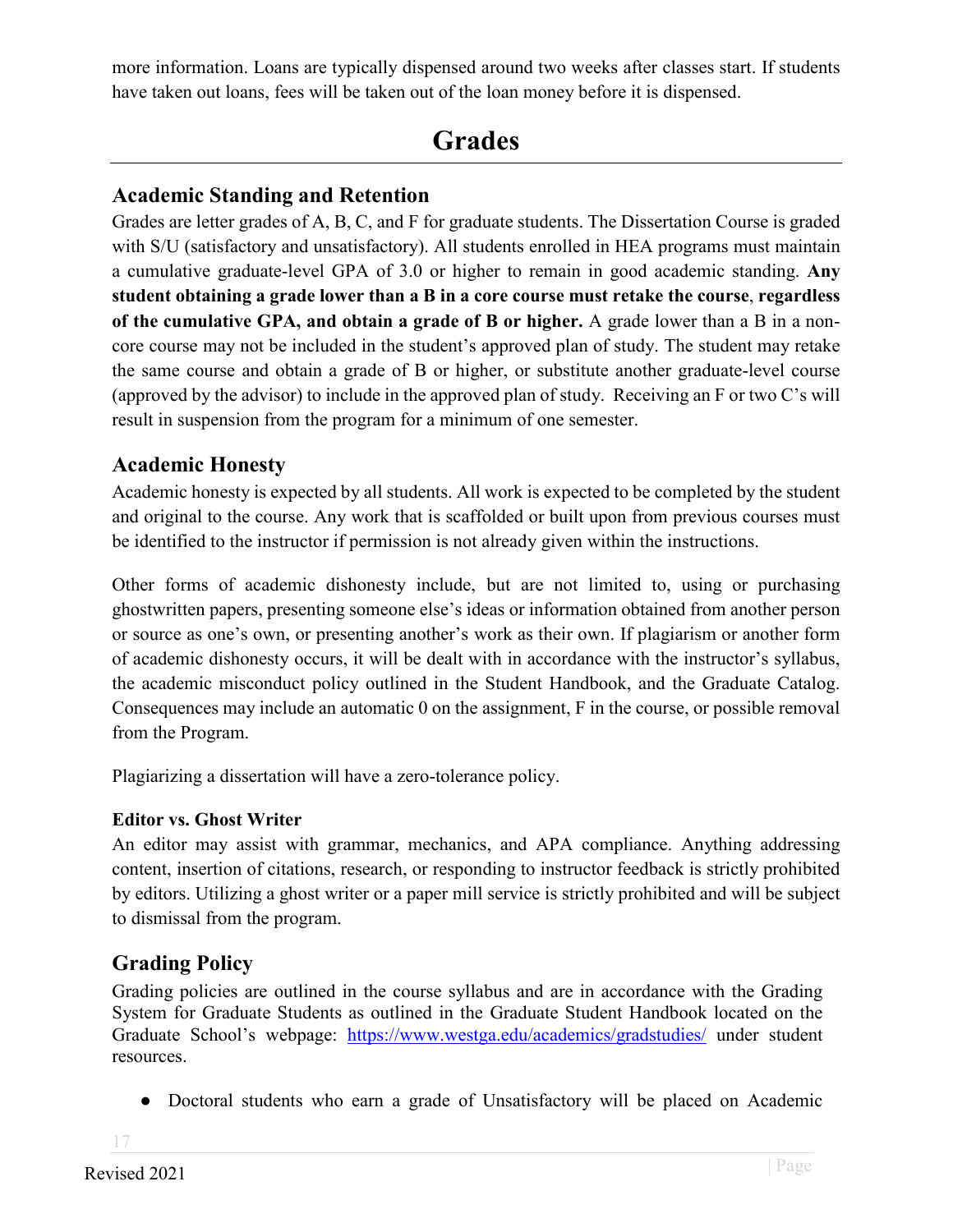Probation, regardless of the cumulative GPA.

- A student who earns a Satisfactory grade the subsequent semester will return to Good Academic Standing.
- Doctoral students who earn a second grade of Unsatisfactory will be dismissed from the University, regardless of the cumulative GPA.
- Students who earn two C's or one F may be dismissed from the program.

# <span id="page-18-0"></span>**Academic Standards**

Academic Standards are described in the Graduate Catalog located on the Graduate School's webpage:<https://www.westga.edu/academics/gradstudies/> under student resources.

# <span id="page-18-1"></span>**Academic Appeals**

Students have the right to appeal a course grade. Policy for grade appeals are located on the Graduate School's webpage: <https://www.westga.edu/academics/gradstudies/> under student resources.

# <span id="page-18-2"></span>**Assignment of Incomplete**

An incomplete (I) indicates that a student was doing satisfactory work, but, for non-academic reasons beyond his or her control, was unable to meet the full requirements of the course. An incomplete will be given only for illness, death in the family, or other instances deemed appropriate per the faculty. An incomplete must be removed by the completion of work within one calendar year; otherwise, the Incomplete (I) becomes a Failure (F).

# **Graduation Requirements and Information**

# <span id="page-18-4"></span><span id="page-18-3"></span>**Completion of the Dissertation**

Completion of the dissertation and successful submission to ProQuest qualifies as completion of this requirement for graduation. The final dissertation will not be "signed off" on by the Director until the final dissertation is accepted by ProQuest.

# <span id="page-18-5"></span>**Application for Graduation**

A student is required to submit an application for graduation with the Graduate Office. Directions for completing this process can be found at [https://www.westga.edu/student](https://www.westga.edu/student-services/registrar/graduation.php)[services/registrar/graduation.php.](https://www.westga.edu/student-services/registrar/graduation.php) The deadline for submission of the graduation application is typically as follows:

#### <span id="page-18-6"></span>**Graduate Application Deadlines**

| <b>Spring Graduation</b> | October 1 |
|--------------------------|-----------|
| <b>Summer Graduation</b> | March 1   |
| <b>Fall Graduation</b>   | August 1  |

# <span id="page-18-7"></span>**Graduation Regalia and Supplies**

Graduation supplies may be ordered online through the University Bookstore website [http://www.bookstore.westga.edu/.](http://www.bookstore.westga.edu/)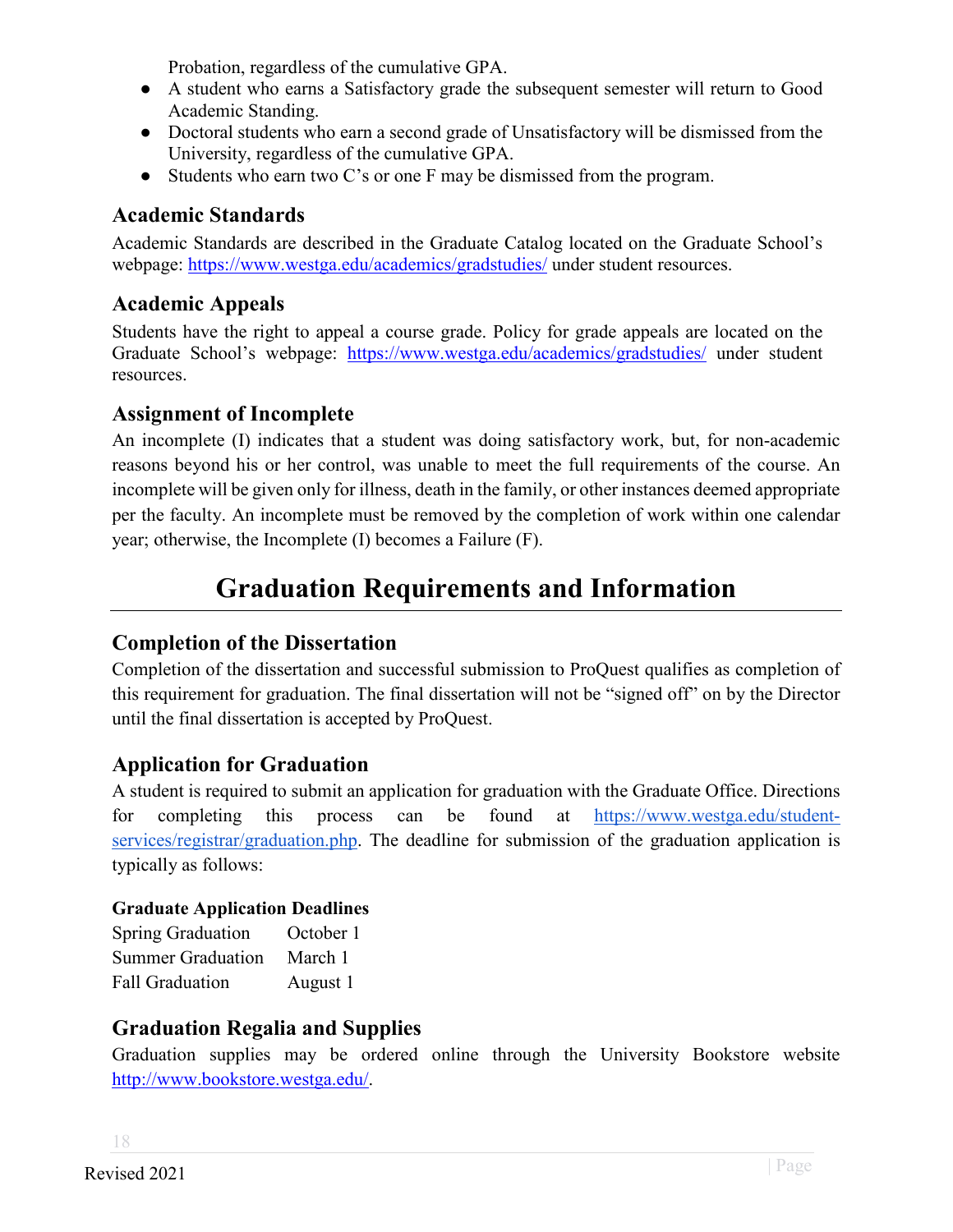# <span id="page-19-1"></span><span id="page-19-0"></span>**I.D. Cards**

Student ID cards are made in the Wolves Card Office located in the University Community Center (UCC), Top Floor, from 8 am until 5 pm, Monday through Friday. Student I.D. cards are free of charge for students enrolled in a University program. The same card is used throughout the entire enrollment period. It is validated as students pay fees each term and is non-transferable.

# <span id="page-19-2"></span>**MyUWG**

MyUWG is an innovative tool designed to simplify the process of using email, Banweb, WebCT and more. It provides a central login and url for access to almost everything students' need at UWG. To access MyUWG go to<http://myuwg.westga.edu/>

# <span id="page-19-3"></span>**MyUWG email account**

Upon admission to the university every student is automatically provided with a free Google Apps account and free personal webspace with a domain of  $\omega_{\text{mv}}$ , westga.edu. The University considers this account to be an official means of communication between the University and the student. The purpose of the official use of the student e-mail account is to provide an effective means of communicating important university related information to UWG students in a timely manner. It is the student's responsibility to check his or her email.

## <span id="page-19-4"></span>**HEA Listserv**

The HEA Program maintains a student listserv. You are automatically enrolled in this listserv upon admission to the program. The listserv is moderated and used to communicate about important matters such as deadlines, course scheduling changes, job openings and other current news items.

# <span id="page-19-5"></span>**Parking and Vehicle Registration**

All vehicles parking on campus must be registered with Parking Services. Students must register their vehicles and obtain a hangtag in person at Parking Services in Row Hall (hours 7:30 AM to 4:30 PM). Students have the first five class days after the beginning of their first semester to register their vehicles. Upon vehicle registration, a hangtag will be issued and is required for parking on campus. Failure to display a hangtag will result in a citation. Park only in the designated parking areas that is depicted on the parking hangtag. It is important to pay all parking tickets promptly; unpaid parking tickets will result in an inability to register for classes until the fine is paid. Parking ticket appeals must be made within five days. Students should be familiar with the UWG Parking Code found at the Parking Services webpage.

# **Student Support Services**

# <span id="page-19-7"></span><span id="page-19-6"></span>**Personal Counseling**

Personal counseling for students is available at no cost through UWG Counseling Center. Students are encouraged to use this confidential service if the need should arise. Often when learning how to promote growth and change for students, it becomes necessary to examine one's own change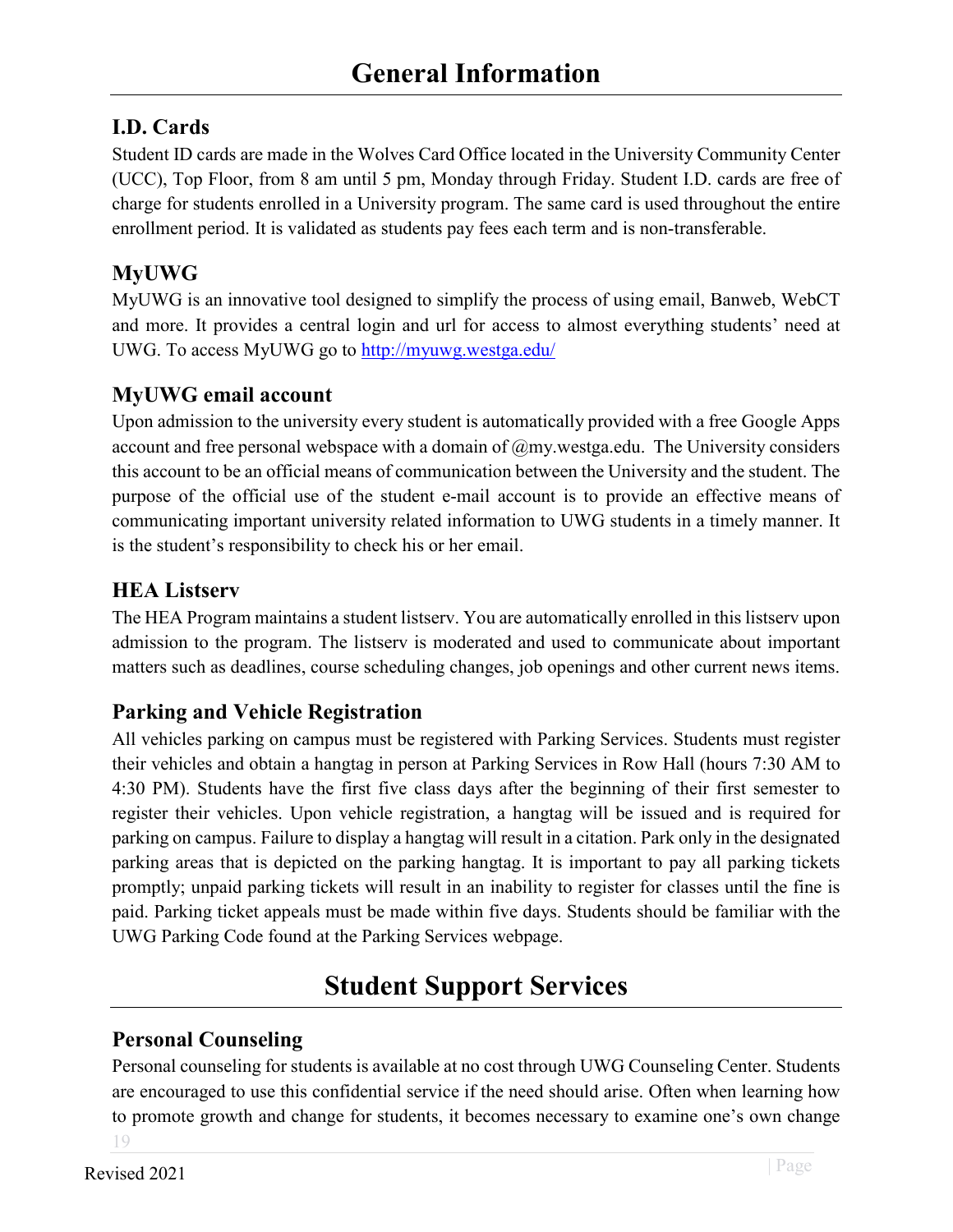process. Faculty may suggest students seek counseling when personal issues appear to be interfering with the student's professional development. Any contact with UWG Counseling Center is confidential. To learn more about services or to learn how to make an appointment visit [http://www.westga.edu/counseling/.](http://www.westga.edu/counseling/)

# <span id="page-20-0"></span>**Accessibility Services**

All students are provided with equal access to classes and materials, regardless of special needs, temporary or permanent disability, special needs related to pregnancy, etc. Students with a documented disability may work with the Office of Accessibility Services to receive essential services specific to their disability. Disabilities may be temporary or permanent, and are categorized into three areas; physical, psychological and learning disorders. Students with documented special needs may expect accommodation in relation to classroom accessibility, modification of testing, special test administration, etc. For more information, please contact Accessibility Services at [https://www.westga.edu/student-services/counseling/accessibility](https://www.westga.edu/student-services/counseling/accessibility-services.php)[services.php.](https://www.westga.edu/student-services/counseling/accessibility-services.php)

# <span id="page-20-1"></span>**Career Services**

UWG career services offers comprehensive resources for students including job search information, student employment, and volunteer opportunities. Staff also provides help with resume and cover letter writing and mock interviews. To learn more about UWG career services visit [https://www.westga.edu/student-services/careerservices/index.php.](https://www.westga.edu/student-services/careerservices/index.php)

# **Additional Resources**

#### <span id="page-20-3"></span><span id="page-20-2"></span>**Bookstore**

The University Bookstore is a campus resource for UWG textbooks, gear and supplies. The bookstore website enables students to buy or sell used and new textbooks; find official UWG gear; and purchase software, gifts, and graduation supplies on-line. Search the bookstore homepage at [www.bookstore.westga.edu/.](http://www.bookstore.westga.edu/)

# <span id="page-20-4"></span>**CourseDen/BrightSpace**

CourseDen/D2L is the online course management system used by UWG. All or part of your course content for every course will be delivered using CourseDen. The log in page for CourseDen is at [https://westga.view.usg.edu/.](https://westga.view.usg.edu/)Your login is your UWG ID and password. Help information is noted on the login page as well as at<https://uwgonline.westga.edu/>.

# <span id="page-20-5"></span>**Ingram Library**

The Ingram Library on the UWG campus houses a multitude of resources, including books, professional journals, government documents, and the Annie Belle Weaver Special Collections. Visit the library's website [www.westga.edu/~library/](http://www.westga.edu/%7Elibrary/) [f](http://www.westga.edu/%7Elibrary/)or complete information about the library holdings, reference resources, circulation, and other details. A useful service offered by the library is Ask-A-Librarian, an electronic connection to library staff.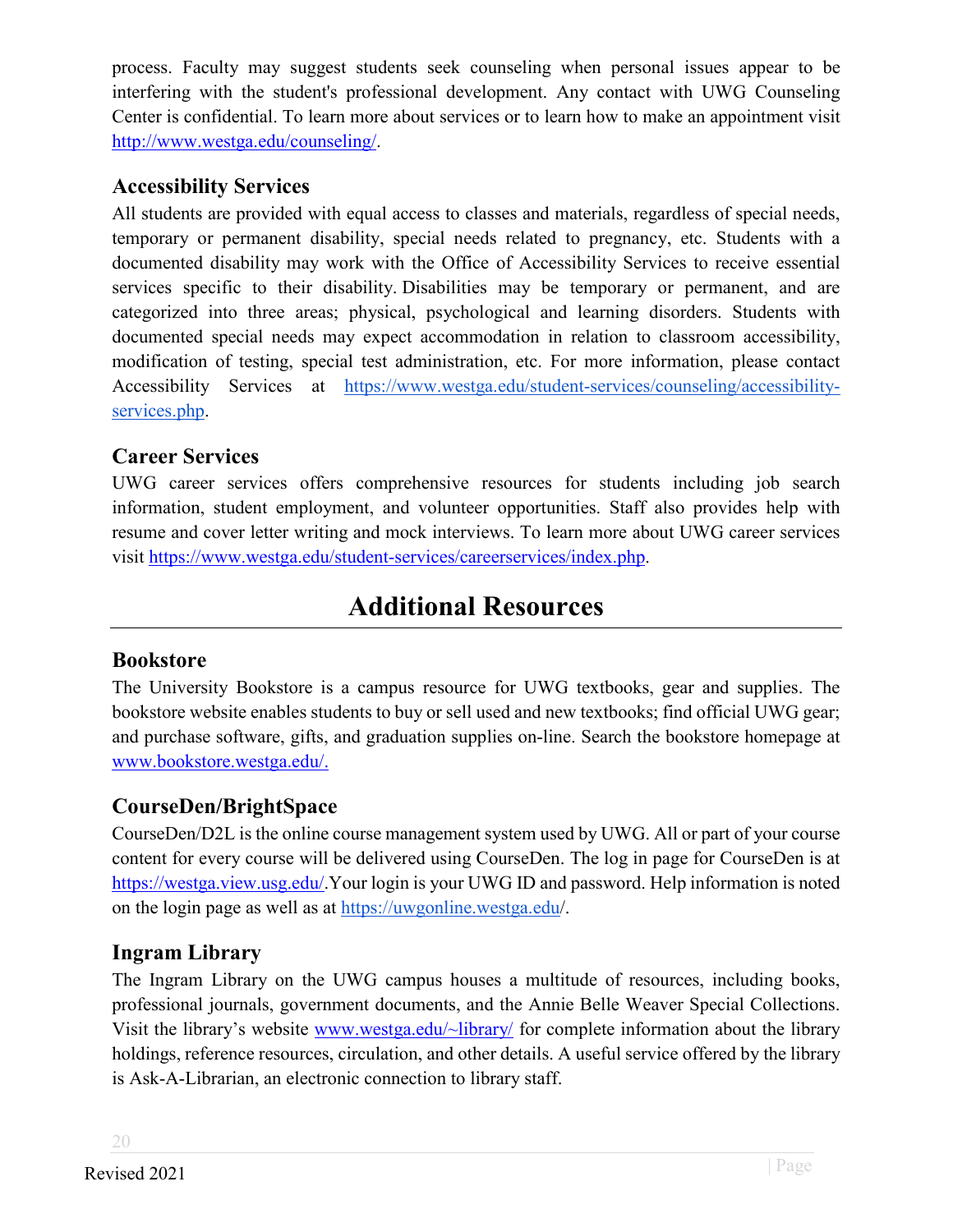# **Appendix A**

#### **Program Sheet and Plan of Study Work Sheet EdD in Higher Education Administration**

<span id="page-21-0"></span>

| <b>CORE CURRICULUM</b>                                            | <b>HRS</b> | <b>GR</b> | <b>Session</b><br><b>Offered</b> | Pre-req          |
|-------------------------------------------------------------------|------------|-----------|----------------------------------|------------------|
| <b>First Fall Semester</b>                                        |            |           |                                  |                  |
| HESA 9210 History of Higher Education                             | 3          |           | $1st$ Half                       |                  |
| HESA 9211 Organizational Theory                                   | 3          |           | $2nd$ Half                       |                  |
| HESA 9212 Advanced Seminar in Leadership                          | 3          |           | Full                             |                  |
|                                                                   |            |           |                                  |                  |
| <b>First Spring Semester</b>                                      |            |           |                                  |                  |
| HESA 9213 Critical Issues and Trends in Higher Education          | 3          |           | $2nd$ Half                       | HESA 9210, 9212  |
| HESA 9214 Analysis of Higher Education Literature                 | 3          |           | Full                             | <b>HESA 9210</b> |
| HESA 9215 Advanced Legal Issues and Policy Studies                | 3          |           | $1st$ Half                       | <b>HESA 9211</b> |
|                                                                   |            |           |                                  |                  |
| <b>First Summer Semester</b>                                      |            |           |                                  |                  |
| HESA 9216 Values and Ethics in Higher Education Leadership        | 3          |           | Full                             |                  |
| HESA 9217 Diversity Issues in Higher Education                    | 3          |           | Full                             |                  |
|                                                                   |            |           |                                  |                  |
| <b>Second Fall Semester</b>                                       |            |           |                                  |                  |
| HESA 9219 Governance in Higher Education                          | 3          |           | $2nd$ Half                       | <b>HESA 9211</b> |
| HESA 9222 Quantitative Research in a Higher Education Environment | 3          |           | Full                             |                  |
| HESA 9218 Higher Education Finance and Advancement                | 3          |           | $1st$ Half                       |                  |
|                                                                   |            |           |                                  |                  |
| <b>Second Spring Semester</b>                                     |            |           |                                  |                  |
| HESA 9220 Enrollment Management                                   | 3          |           | $1st$ Half                       | HESA 9219, 9218  |
| HESA 9224 Institutional Assessment and Program Effectiveness      | 3          |           | $2nd$ Half                       | <b>HESA 9222</b> |
| HESA 9221 Qualitative Research in a Higher Education Environment  | 3          |           | Full                             |                  |
|                                                                   |            |           |                                  |                  |
| <b>Second Summer Semester</b>                                     |            |           |                                  |                  |
| <b>HESA 9223 Applied Research Practices</b>                       | 3          |           | Full                             | HESA 9221, 9222  |
| <b>HESA 9225 Directed Doctoral Research</b>                       | 3          |           |                                  |                  |
|                                                                   |            |           |                                  | HESA 9221, 9222  |
|                                                                   |            |           |                                  |                  |
| <b>Third Fall Semester</b>                                        |            |           |                                  |                  |
| HESA 9999 Dissertation*                                           | 3          |           | Full                             | <b>HESA 9225</b> |
|                                                                   |            |           |                                  |                  |
| <b>Third Spring Semester</b>                                      |            |           |                                  |                  |
| HESA 9999 Dissertation*                                           | 3          |           | Full                             | <b>HESA 9225</b> |
|                                                                   |            |           |                                  |                  |
| <b>Third Summer Semester</b>                                      |            |           |                                  |                  |
| HESA 9999 Dissertation*                                           | 3          |           | Full                             | <b>HESA 9225</b> |
|                                                                   |            |           |                                  |                  |
| <b>Third Fall Semester</b>                                        |            |           |                                  |                  |
| <b>HESA 9999 Dissertation*</b>                                    | 3          |           | Full                             | <b>HESA 9225</b> |
|                                                                   |            |           |                                  |                  |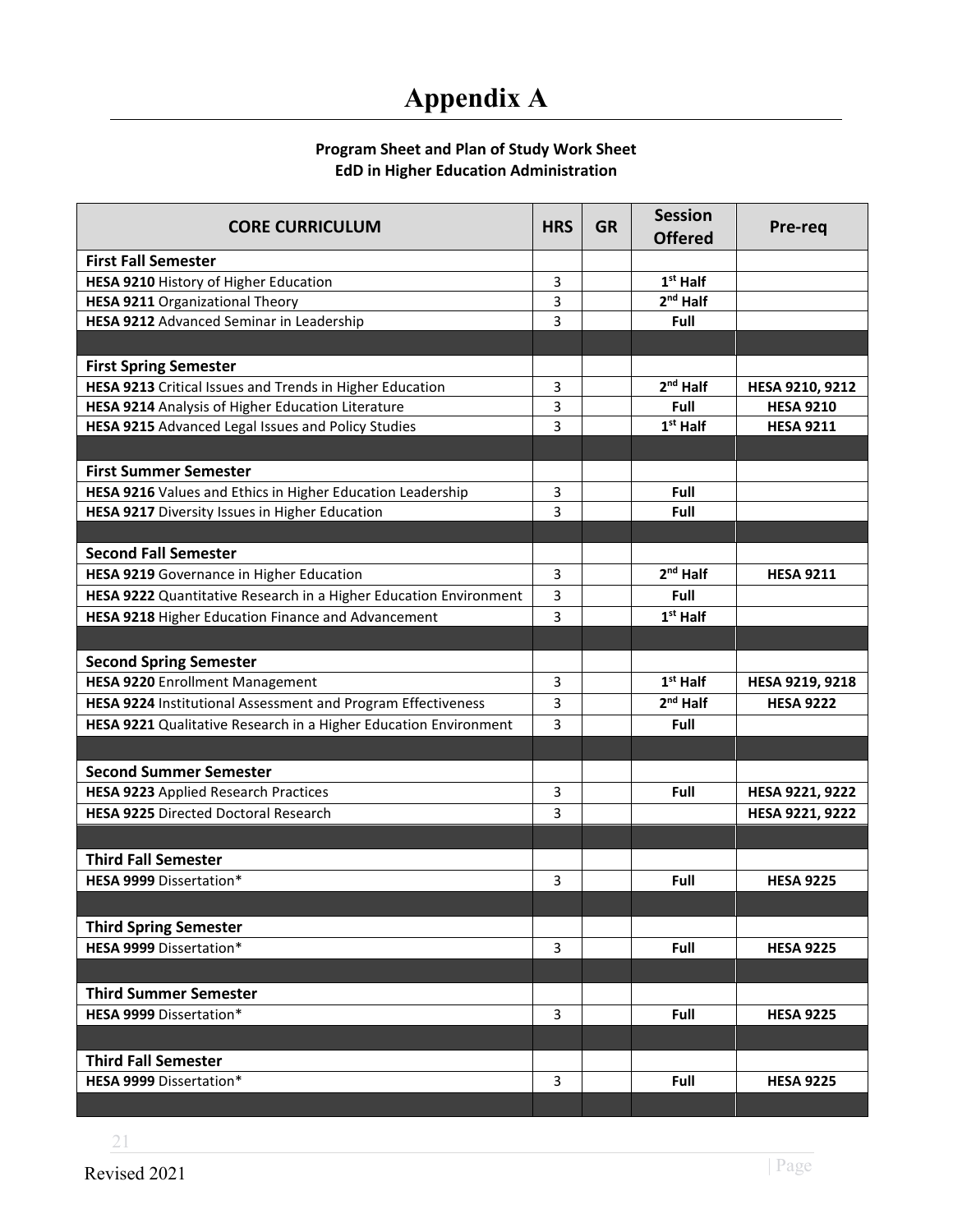|                  | <b>Total Hours</b> | 60 |  |  |
|------------------|--------------------|----|--|--|
| <b>COMMENTS:</b> |                    |    |  |  |
|                  |                    |    |  |  |
|                  |                    |    |  |  |
|                  |                    |    |  |  |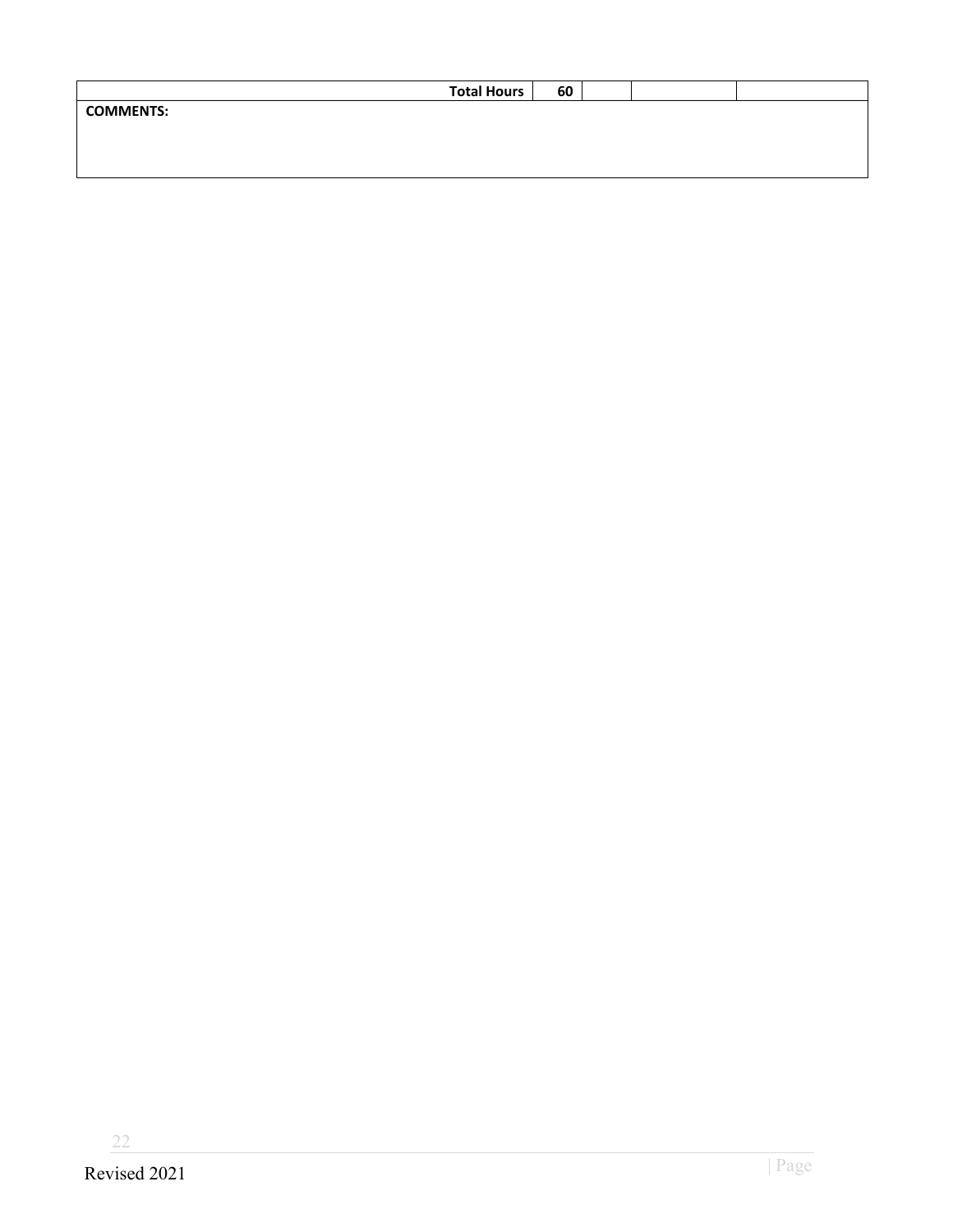# <span id="page-23-1"></span><span id="page-23-0"></span>**SYSTEMATIC REVIEW AND RETENTION PROCEDURES**

Higher Education Administration University of West Georgia

In order to promote professional and personal development, faculty systematically monitor and evaluate the academic, professional, and intrapersonal/interpersonal functioning of all students enrolled in programs in Counselor Education and College Student Affairs at the University of West Georgia.

Each student will participate in progress monitoring at least twice during his or her enrollment. Students will be notified by email when they are eligible for review and will complete a form called *Student Progress and Accomplishments* available to them in Tk20. The data provided by students will be reviewed in combination with course grades, key assessment results, and behavioral observations to identify strengths and potential areas for improvement during a faculty meeting scheduled for this purpose. Outcomes of the review are shared with the student through results of the *Performance Monitoring Rubric*. The 4-point rubric is used to rate performance as Exemplary (4), Proficient (3), Developing (2), and Unsatisfactory (1).

Acceptable progress at the first review is determined by rubric scores of 2 or higher in all categories. Any scores of 1 (unacceptable) will immediately result in a professional development plan developed jointly by the student and his/her advisor. The goal of the plan is remediation of the problem area. Continued participation in the program will be contingent on successful remediation of the problem area(s).

Acceptable progress at the second review is determined by rubric scores of 3 or higher in all categories. Any scores of 1 (unacceptable), or more than one score of 2 (developing), will immediately result in a referral to the student review committee and may result in suspension or expulsion from the program.

# <span id="page-23-2"></span>**Student Rights**

- Students have a right to review this policy
- Students have a right to receive written description of the faculty concerns prior to any meetings to discuss progress or remediation
- Students have a right to respond to concerns raised about their progress and have their responses considered and integrated, when feasible, into professional development plans
- Students whose progress review results in recommendations for suspension or dismissal have the right to appeal that decision beginning with the department head.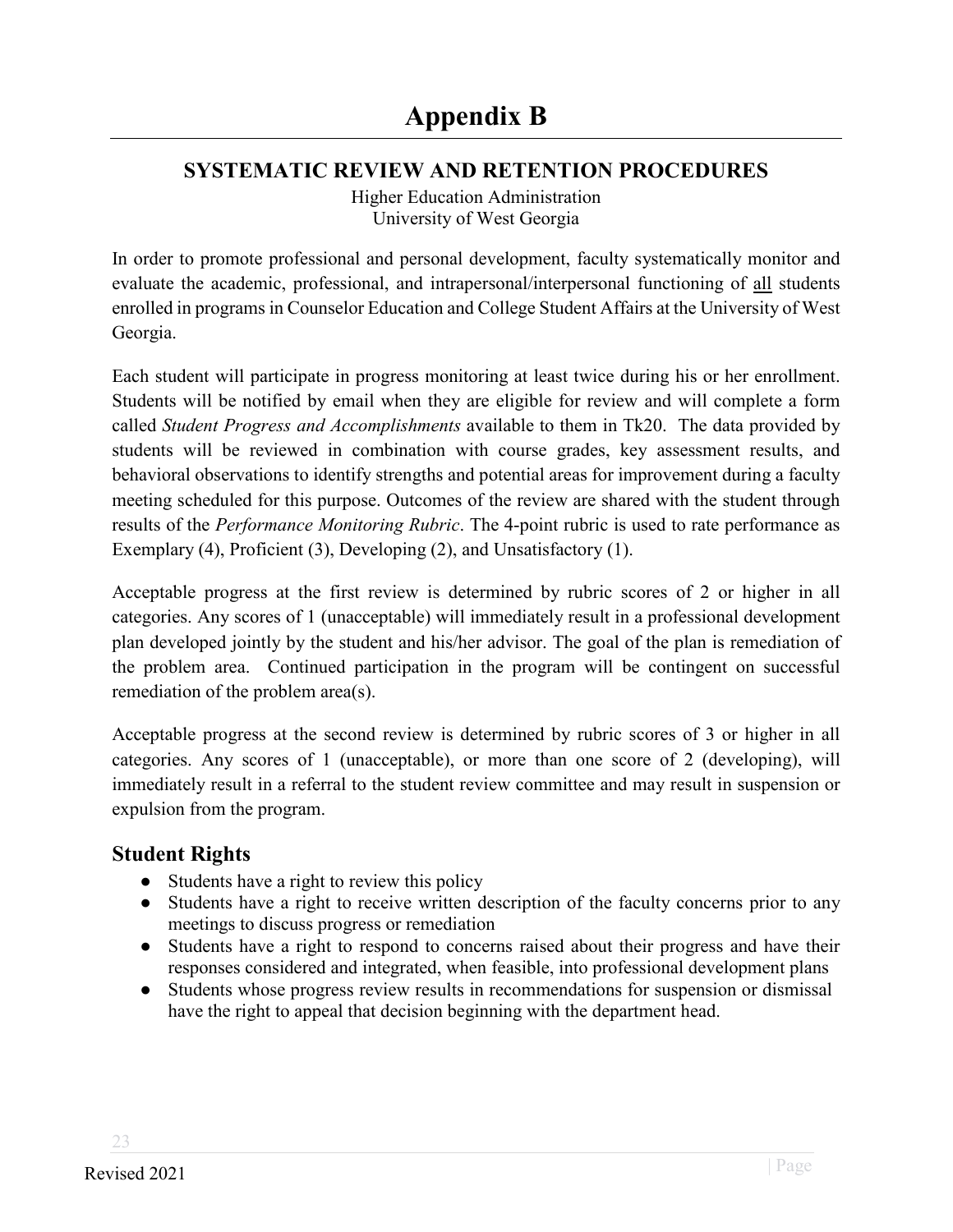# **Appendix C**

<span id="page-24-0"></span>Doctoral candidates in Higher Education Administration program conduct a dissertation to meet the dissertation requirement for the Ed.D. This project is based on professional practice and is designed to enhance various skills for practitioners in the field of higher education.

Candidates will use the following outline as they prepare the final report of their dissertation for review by their advisory committees. The first three chapters are those that must be included in the proposal. Dissertations are submitted electronically. Details will be made available regarding hardcopies for those who wish to obtain them. The [UWG Dissertation Style Guide](https://www.westga.edu/academics/gradstudies/assets-gradstudies/docs/UWG_Thesis_Dissertation_Formatting_June2015.pdf) must be used when developing the Dissertation.

The final document includes:

- 1. Title Page
- 2. Signature Page
- 3. Abstract
- 4. Copyright (optional)
- 5. Dedication (optional)
- 6. Acknowledgments (optional)
- 7. Vita (optional)
- 8. Table of Contents
- 9. List of Tables, Figures, or Illustrations
- 10. Body of Dissertation
- 11. APA Style References
- 12. Appendices

The Ed.D. in Higher Education Administration prefers the following outline for the Body of the Dissertation.

#### 1. **Chapter I – Introductions and Background**

- 1.1. Introduction and purpose of problem being researched supported by literature that discusses the problem or phenomenon
- 1.2. Statement of the problem
- 1.3. Purpose of the Study
- 1.4. Research Questions
- 1.5. Significance of the study
- 1.6. Preview of methods and procedures
- 1.7. Conceptual Framework
- 1.8. Organization of Study
- 1.9. List of definitions

#### 2. **Chapter II – Literature Review**

- 2.1. Literature indirectly and directly related to topic
- 2.2. Review of evidenced based strategies addressing problem being discussed